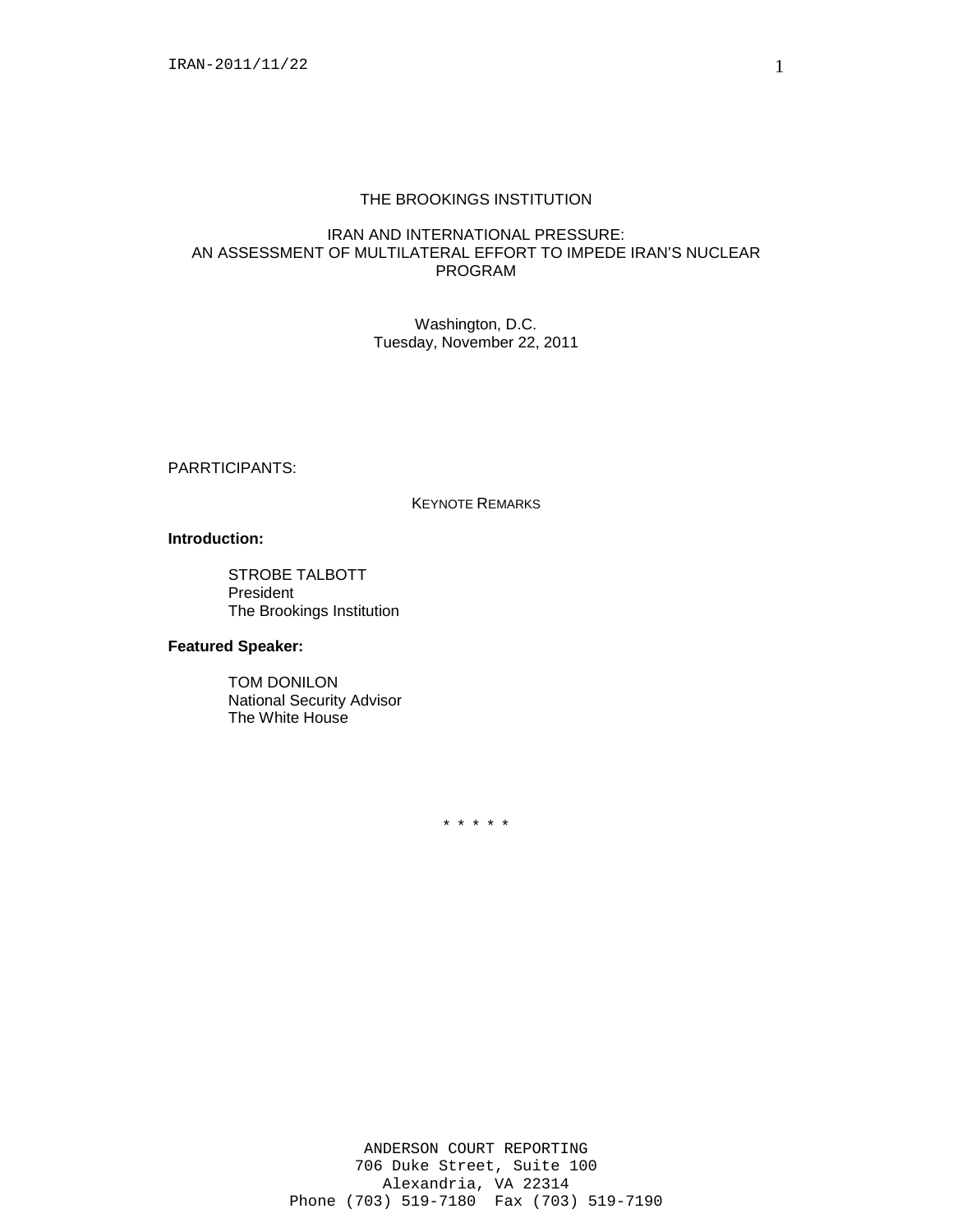### P R O C E E D I N G S

MR. TALBOTT: Good afternoon, everybody. Welcome to all of you. I'm Strobe Talbott and it's a great pleasure on behalf of all of my colleagues at the Brookings Institution, not just to welcome you, but to welcome Tom Donilon.

As you know, Tom's responsibilities are global. To what he has just come back and no doubt is fighting the jetlag still from a 9-day, 3-country trip to Asia, during which he conducted, along with the President, of course, numerous bilateral conversations, I think, touching on the relations between the United States and 23 other countries.

His title features the words "national security" and that means that there is particular focus coming from him and his office on the issue of how to prevent the proliferation of dangerous nuclear technology in general, and how to deal with the Iranian threat in particular.

Now, this is a set of issues that has received a great deal of attention, public, official, and international, just in the last couple of weeks. The International Atomic Energy Agency put out an important and, in many ways, disturbing report a couple of weeks ago. The IAEA Board passed an important resolution just late last week and, of course, new measures were announced by the United States, the United Kingdom, and Canada just yesterday.

Now, a number of you here in the room participated in a discussion with two excellent panels during the course of the morning and we are very grateful to Tom for finding time in his very busy schedule to come and give us an authoritative update on the view from the White House. He has very little time to be with us, he needs to get back to a series of pressing, indeed, urgent meetings, immediately after he finishes talking. So I'm, without further ado, going to turn the lectern over to him and thank him again for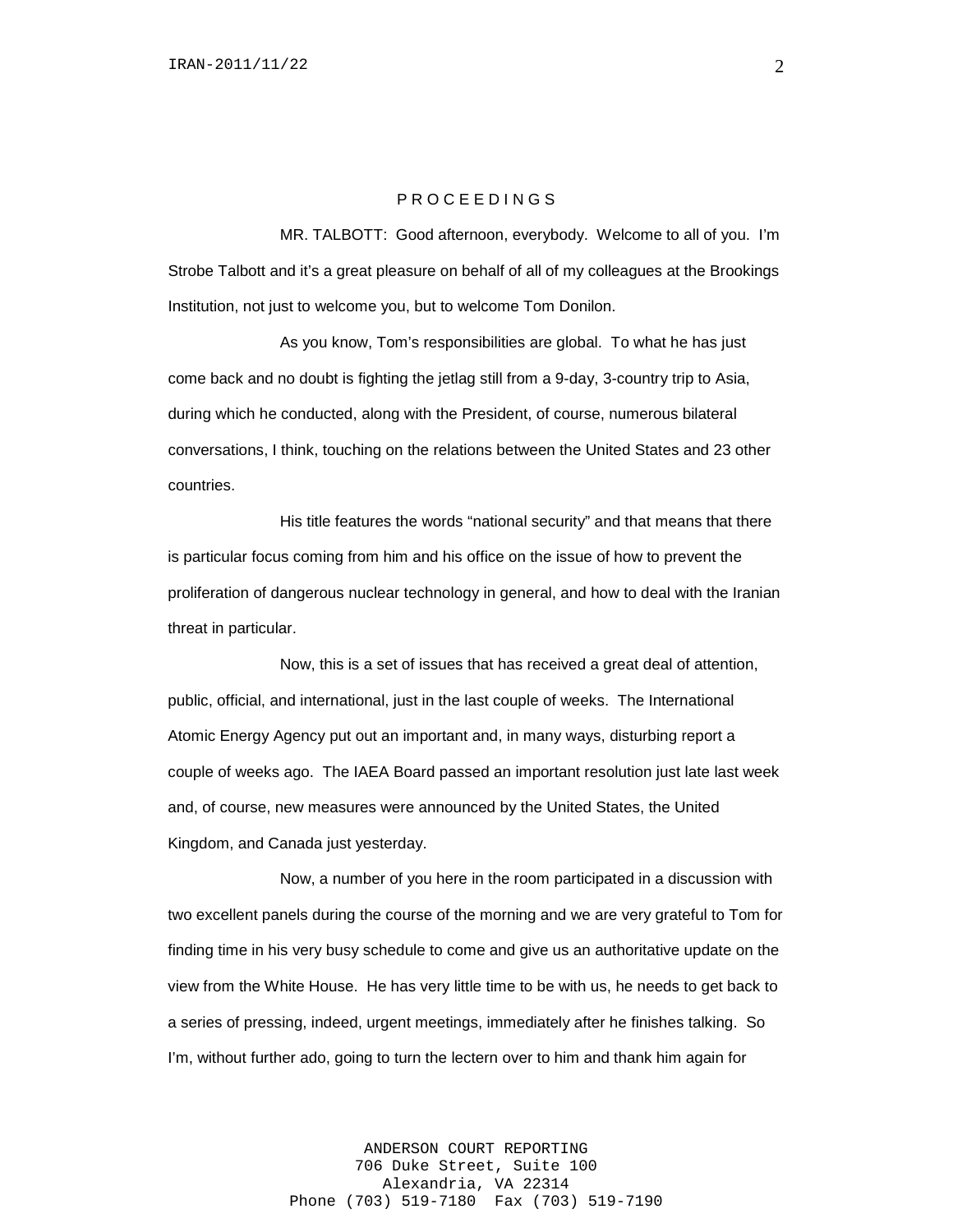being with us this afternoon.

MR. DONILON: It's terrific to see so many friends here. I don't get out a lot these days, right, so for all of you whom I haven't called or seen in a while, I apologize and I hope to see you on the way out here today to say hello.

As Strobe mentioned, I am just back from the President's trip to Asia, where it really was kind of a landmark trip where we were engaged in -- it's not the topic, Strobe, but I'm going to take the opportunity anyway -- we were engaged in a fundamental strategic reorientation and rebalancing of our global policy. And we were able to really execute on each and every element on it: on the diplomatic, on the economic, and on the security side. And I'd love to talk about that at some point as well going forward here. It really was a terrific trip.

Thank you, Strobe, for your introduction and your friendship and your leadership, and your years of distinguished public service as well. And to Steve, thanks for inviting me to your event today.

Before I get into my speech I wanted to just reflect just for a minute or so on the role of places like Brookings, from the perspective now of a policymaker, fairly deep inside in administration, and the sentiment I want to express is one of personal appreciation. It is absolutely critical. It's an essential relationship, I think, between policymakers and those who provide fresh, pragmatic, affective, intellectual capital; really couldn't be more important. It is very easy with the press of business to get on a certain policy path and not have the kind of fresh thinking that's necessary. And the work that you do, and I see really many people around the room on whose work I have relied, who have really had an impact on the thinking end of the administration and have had an impact on policy.

One of the core policies that President Obama has pursued, and I see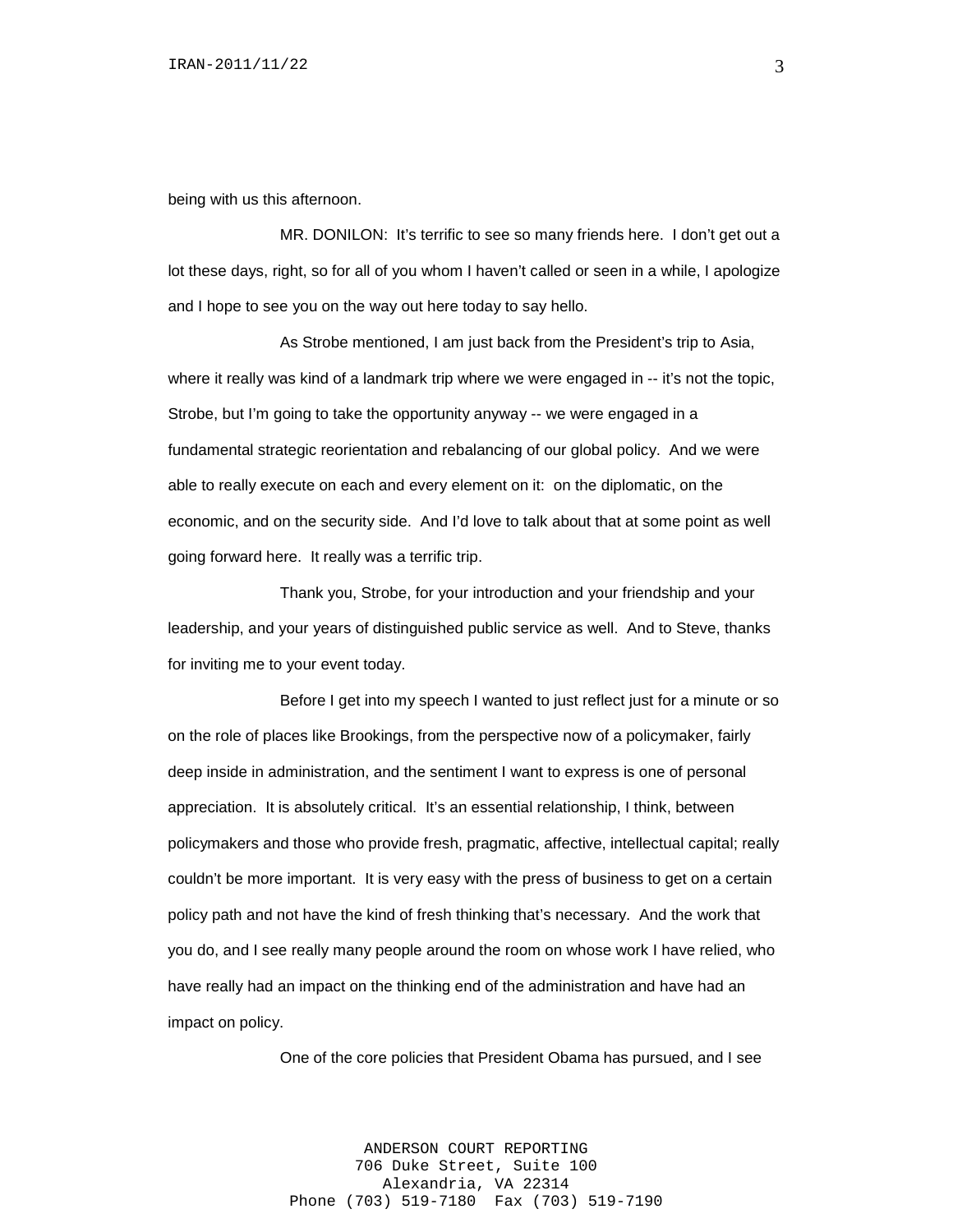Joe and others here, has been in the proliferation area and the nuclear area. And the topic I'm going to address today is pretty core to that, which is really a fundamental affirmative agenda of the Obama Administration to reduce reliance on nuclear weapons and reduce the danger of nuclear weapons in the world today.

Today Iran is our topic, and it really couldn't be more timely. As Strobe said, in recent weeks, there have been no shortage of reminders of the seriousness of the threat posed by the Iranian nuclear program, most notably, as Strobe mentioned, the recent IAEA report, and how the choice is made by the Iranian regime has resulted in Iran's deep global isolation. And that is the topic I want to address today.

I know you've been through a number of technical topics during the course of the discussion. I'd like to pull back and I'm going to say some things today I know that folks here don't entirely agree with analytically, but I want to lay out really what I think the overall impact has been of the result of U.S. policy, along with international partners, with respect to Iran over the last three years.

I'd like to put these developments in context. And like I said, specifically, I want to discuss how the policies of the United States and the international community have succeeded in increasing the pressure on Iran for its failure to meet its really core international obligations. And more broadly, I want to address how profoundly the Iranian regime has been weakened and isolated, at home, in the region, and globally. And I'll get into this in some detail during the course of my talk.

To begin with, I think it is important to reflect on the reality that we and the Obama Administration faced in January of 2009. Tehran believed, and frankly, many in the region believed, that Iran was ascendant. Internally, the Iranian regime did not face at that point significant challenges to its legitimacy; that would change during the course of the year 2009, and pretty substantially.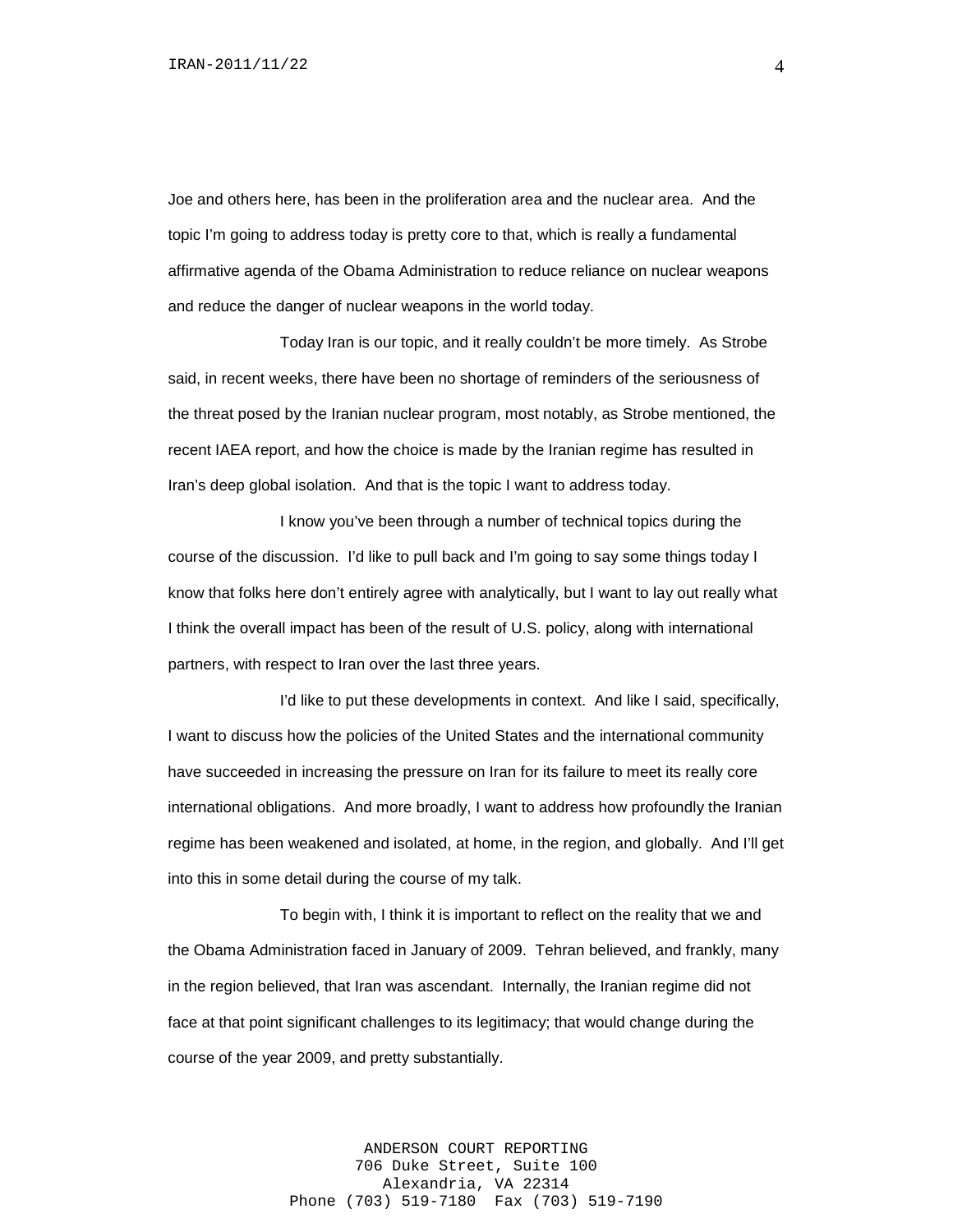Regionally, Iran's reach seemed to have expanded like never before with Iran and its proxies, such has Hezbollah, actively threatening others across the region, and indeed, in the conversations that we had when we came into office, there was a deep sense of the threat of Iran in talking to counterparts around the region and around the world as we came into office.

In contrast, the international community was divided in how to deal with Iran's nuclear program. Multilateral diplomacy had stalled. I think that's a fair assessment. And American diplomacy with Tehran, direct American diplomacy, had seemingly been taken off of the table. I think that's a fair assessment as well.

And as I go through this, you'll find me checking myself on these things because I do want to really go through carefully and test every assertion I make for precision, frankly, because I think it's important to speak about this with precision.

During that time, Iran went from having 100 centrifuges for enriching Uranium in 2003, to more than 5,000 when President Obama took office in January of 2009. More troubling, was the fact that many in the world hadn't even begun to give the benefit of the doubt to the Iranians and instead, blame the United States for tensions over the nuclear program, Iran's nuclear program, and thereby allowing Iran to escape accountability for its intransigents.

This was the dynamic we faced when we came into office. This was a dangerous dynamic that we were determined to alter when we came into office.

Now, President Obama and the Administration have always been clear about the danger of Iran's nuclear program and I think it's important to set that out at the outset here. It's a grave threat to the security of the United States and to the world.

A nuclear armed Iran would likely mean an arms race in the Middle East, a region already characterized by volatility, conflict, and a very high degree of potential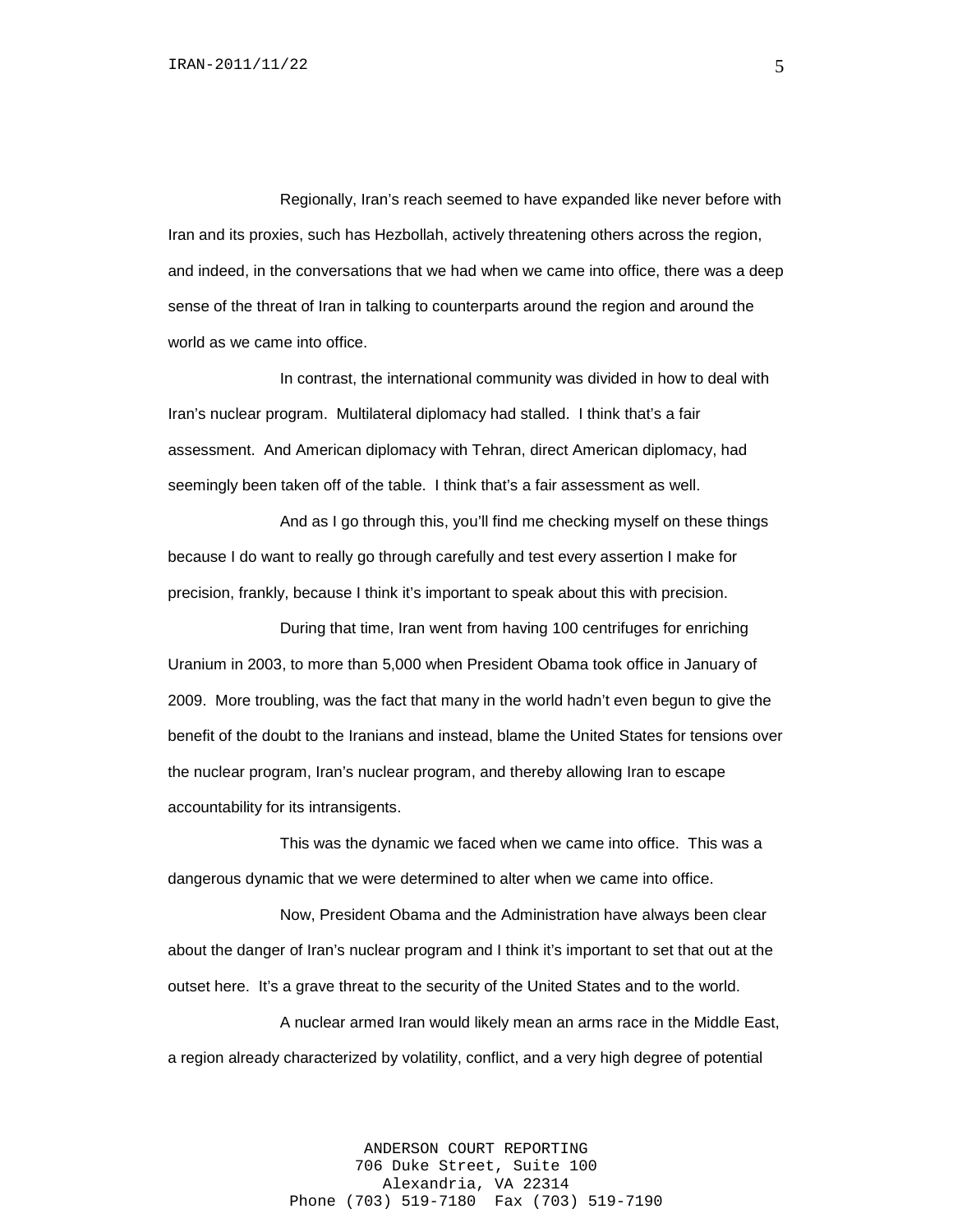miscalculation. A nuclear armed Iran could further embolden in Tehran's support for terrorism and would constitute a threat to countries across the region, including our closest ally in the Middle East, the state of Israel.

A nuclear armed Iran would pose a significant threat to the vital shipping lanes of the Persian Gulf and the strategic Strait of Hormuz. An Iran armed with -- my Rhode Island accent gets in the way once in a while at these things. An Iran armed with nuclear weapons with long-range missiles to deliver them, would also pose a serious threat to nations outside of the region, including our NATO allies in Europe.

And a nuclear armed Iran would pose an unprecedented challenged to the Nuclear Non-Proliferation Treaty, the cornerstone of the non-proliferation regime, and this would raise fundamental questions about the ability of the international community to stop the spread of the world's most deadly weapons, and likely lead to a spiral of additional proliferation.

For all of these reasons, President Obama is unequivocal with respect to our policy towards the Iranian nuclear program. And I quote the President, "There should be no doubt, the United States and the international community are determined to prevent Iran from acquiring nuclear weapons." Those are the President's words; that's the policy of the United States.

Shortly after taking office, we presented to Iran, with an unprecedented and genuine opportunity for dialogue -- and this is very important -- the United States directly, and our P5+1 partners, presented to Iran with a clear choice: fulfill your international obligations which will allow you to deepen your economic and political integration with the world, achieve greater security and prosperity for Iran and its people, and allow Iran to return to its rightful place in the community of nations and pursue a worthy future of Iran's proud and ancient past, or Tehran can continue down the path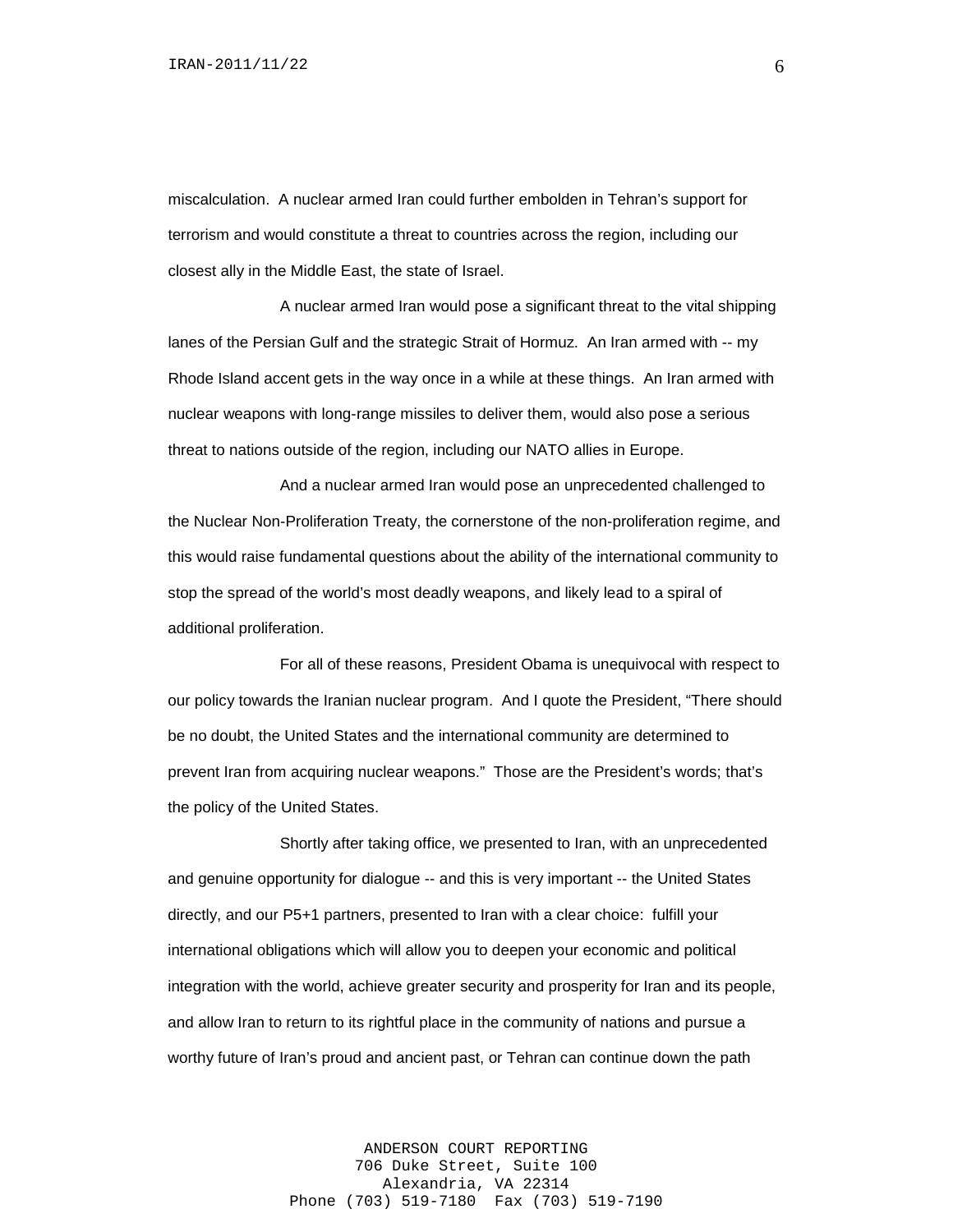towards flouting its responsibilities and faced even greater pressure and isolation.

The purpose of the offer had two dimensions to it. First, it was a sincere offer of dialogue. This was a bona fide offer directly to the leadership in Tehran to engage in a diplomatic approach and potential solution to this problem.

It had tangible benefits for Iran obviously. It would attempt to seal the deal with the situation in a diplomatic fashion. And this has been accurately described by a lot of writers in the room, Ken, you and Ray did a good piece in the *Washington Quarterly* recently describing this.

Second, we knew that if our offer was rejected, Iran's failure to meet its international obligations would be exposed to the entire world; the burden would shift. The international committee would see that it was Iran, not the United States or the rest of the international community that was responsible for the impasse. That, in turn, would increase the ability of the United States and the international community to mobilize support for holding Tehran accountable for its behavior.

Over the past three years, that's exactly what has happened. We have gained tremendously more leverage in terms of our ability to hold Iran accountable as a result of its refusal to engage with a bona fide and sincere offer of diplomatic dialogue to address the issue.

And as we all know, the Iranian government repeatedly rejected the opportunity for credible dialogue. It also rejected substantial economic, political, and scientific incentives. And we can go into this in detail at some point during the talk.

It is forged ahead with this nuclear program, it's ignored its commitments, and it's obviously continued to defy, quite directly, the United States Security Council of Resolutions. Moreover, Iran has continued a record of deceit and deception. It's really spanned 30 years with respect to the program.

> ANDERSON COURT REPORTING 706 Duke Street, Suite 100 Alexandria, VA 22314 Phone (703) 519-7180 Fax (703) 519-7190

7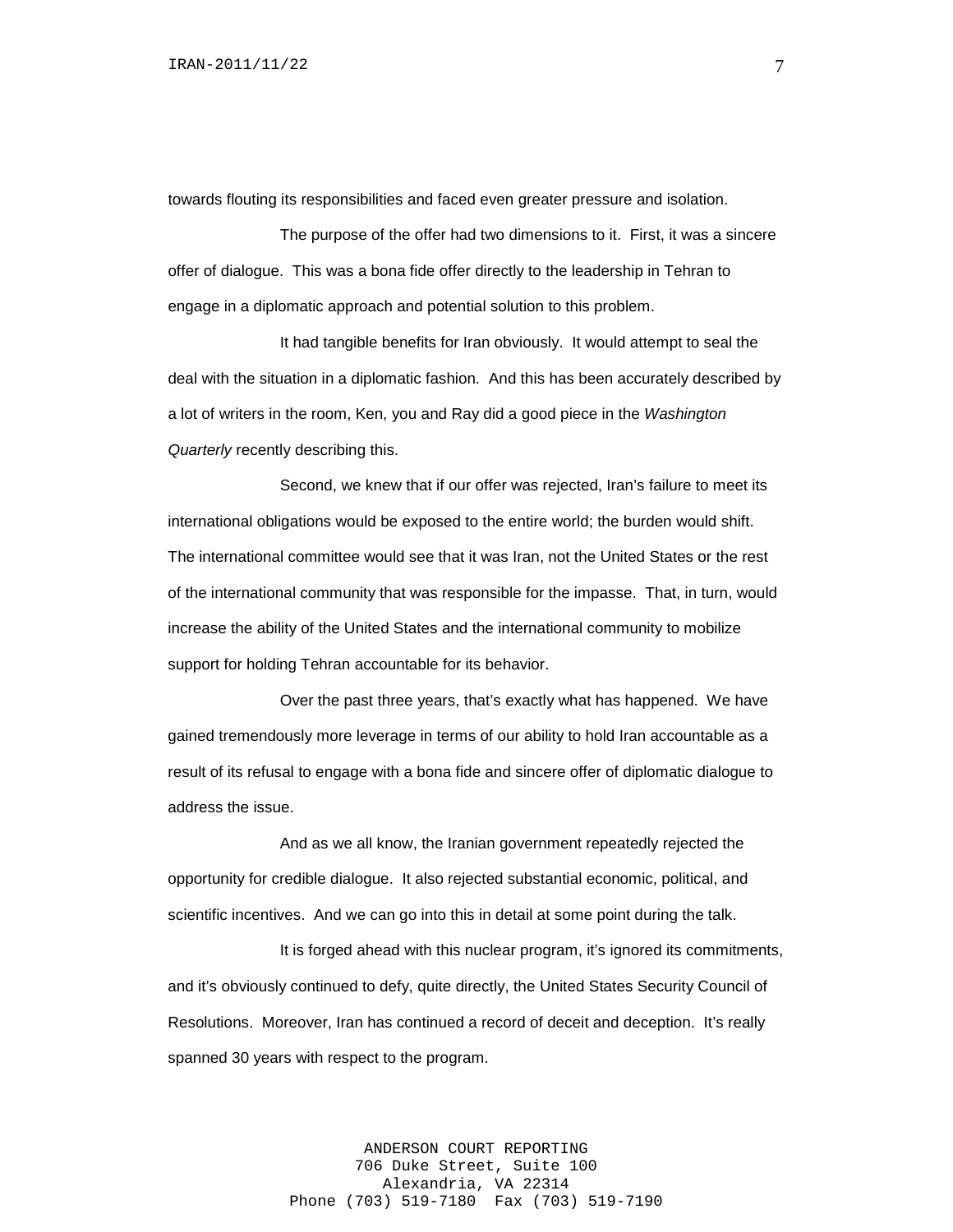Most recently, with the secret enrichment facility near the city of Qom, which the United States, the United Kingdom, and France, exposed in 2009 -- and I think that was a critical step for us to have taken. If you recall that in September of 2009, where the United States, France, and Britain basically blew the whistle on a covert facility, which did not allow Iran to have that as an option, frankly, for proceeding to breakout.

Indeed, and this really is quite critical, Iran is the only member of the MPT that has not been able to convince the U.N. Security Council, and the international community generally, that its nuclear program is for peaceful purposes. And I think that's an important point to underscore. They are the only nation that has been completely and utterly unable to convince the international community of the peaceful purpose of its program, despite its protestations about it being peaceful. And its deceit, frankly, has just continued to raise questions and doubts about this. And this, of course, has culminated in the IE report that we talked about earlier.

Now, the United States has done exactly what we said we were going to do. With the broad support of the international community, we have steadily increased the pressure on the Iranian regime and raised the cost of its intransigence. Our approach has been multidimensional, and I'm going to describe these here, has included five distinct, yet mutually reinforcing lines of action. One, we have led the way in organizing an unprecedented array of sanctions that have imposed a significant price for Iran's behavior and succeeded in delaying the Iranian nuclear program. Two, we have led a concerted effort to isolate Iran diplomatically as never before, regionally and globally. Third, we have worked with partners to counter Iran's efforts to destabilize the region, especially during the Arab Spring. Fourth, we have steadily and substantially invested in and deepened our defense partnerships in the region, building a robust regional security

> ANDERSON COURT REPORTING 706 Duke Street, Suite 100 Alexandria, VA 22314 Phone (703) 519-7180 Fax (703) 519-7190

8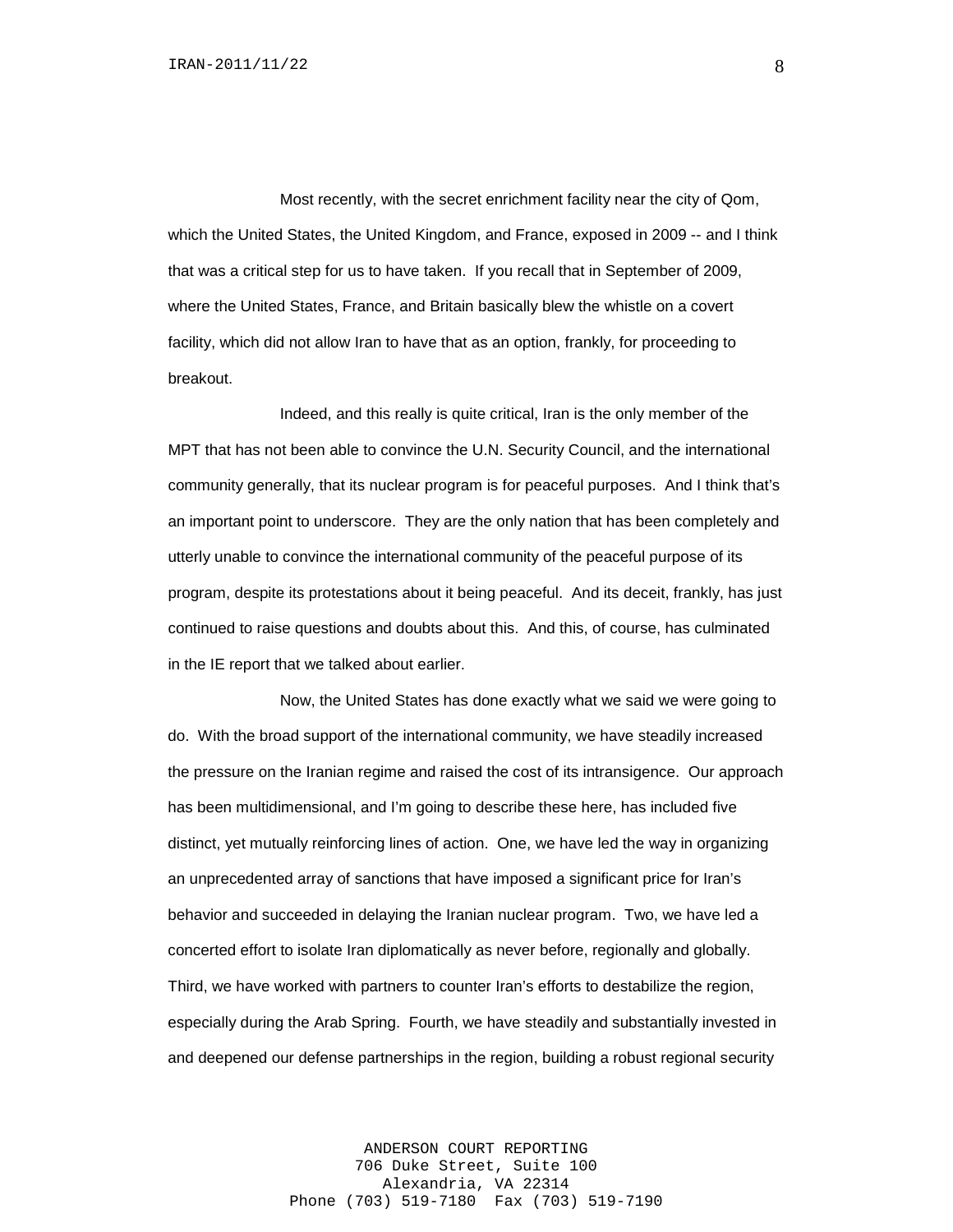architecture that blunts Iran's ability to threaten and coerce its neighbors, especially our Gulf cooperation partners.

We have enhanced our significant and enduring U.S. force presence in the region. In addition, we have worked to develop a network of air and missile defenses, shared early warning, improved maritime security, closer counterterrorism cooperation, expanded the programs to build partner capacity, and increased efforts to harden and protect our partners' critical infrastructure.

These efforts, I'll say as an aside here, have reassured our partners in the region. I've been deeply involved in this, and it's been critically important I think, again, in terms of reassurance. The steps demonstrate unmistakably to Tehran that any attempt to dominate the region will be futile. And they show the United States is prepared for any contingency.

I would add that our new missile defense program with our European allies, the so-called phased adaptive approach, is more effectively geared to protecting our NATO allies from the growing Iranian missile threat that we face over the next decade, and has a lot of advantages. Again, that's a topic of another seminar or session here. But it is precisely geared to the threat. We are successfully implementing it in Europe at the Lisbon NATO Summit. All the European countries have signed on. Turkey most recently agreed to host a forward radar. And it can be done in a timely way.

And fifth, and the final element of the approach I wanted to describe today, is that even as we keep the door open for diplomacy, President Obama has said as recently as last week, we are not taking any options off the table in pursuit of our basic objectives.

Taken together, its multidimensional approach, as I said, multidimensional, simultaneous and reinforcing approach, has put us in a position where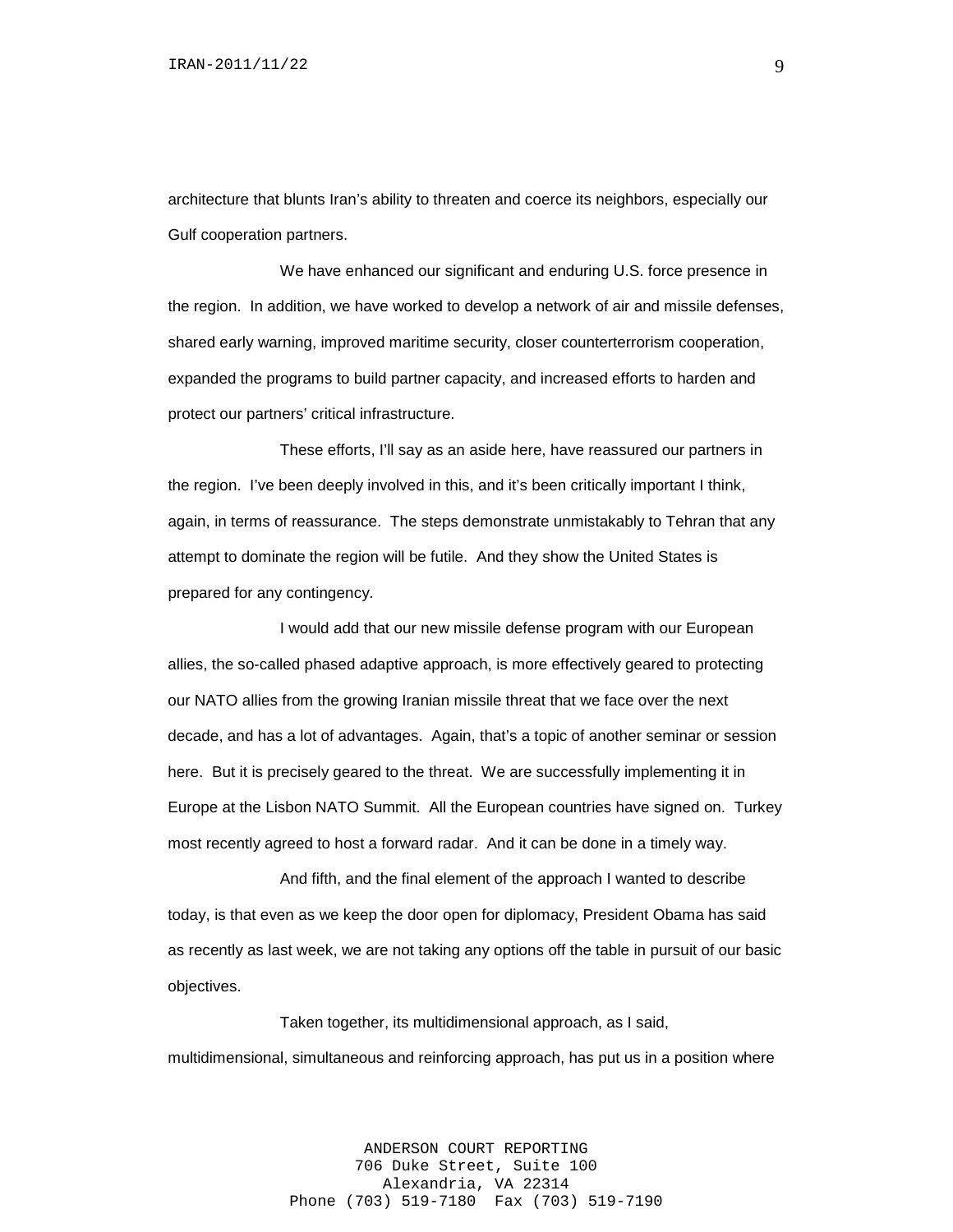we can employ any option or the full range of options as we continue to ratchet up pressure on the Iranian regime for its continued choice to continue to flout its obligations.

Now, with respect to the first element, increasing pressure through sanctions, we've succeeded in imposing the strongest sanctions on the Iranian regime to date. Here in the United States, we worked with the Congress to write, and the President signed, the Comprehensive Iran Sanctions Accountability and Divestment Act, CISADA. Combined with past measures, we now subjected Iran to the toughest U.S. sanctions ever.

We have since used the various authorities provided in this act to get international firms out of Iran's oil fields and banks out of its financial sector. Internationally, we have succeeded in building a broad and deep international coalition to hold Iran accountable.

President Obama personally and repeatedly has engaged with his foreign counterparts, including the leaders of Russia and China, and that just as late as a week ago Saturday in Honolulu, during the course of the APEC Conference and lengthy bilateral meetings both with President Hu Jintao and President Medvedev. And this paved the way, these kinds of efforts paved the way for passage of the U.N. Security Council Resolution 1929, which helped create the most comprehensive international sanctions on Iran to date. We've worked with allies and partners to build on the U.N. sanctions. And those of you in the room, I see, describe this multilayered effort that we've put in place with the U.N. Security Council as a base. The European Union has imposed strong measures against Iran's financial banking and transportation and energy sections, as well as the Iranian Revolutionary Guard.

South Korea and Japan, two of Iran's major trading partners, have taken action to limit commercial activity and financial links with Iran. Other nations, including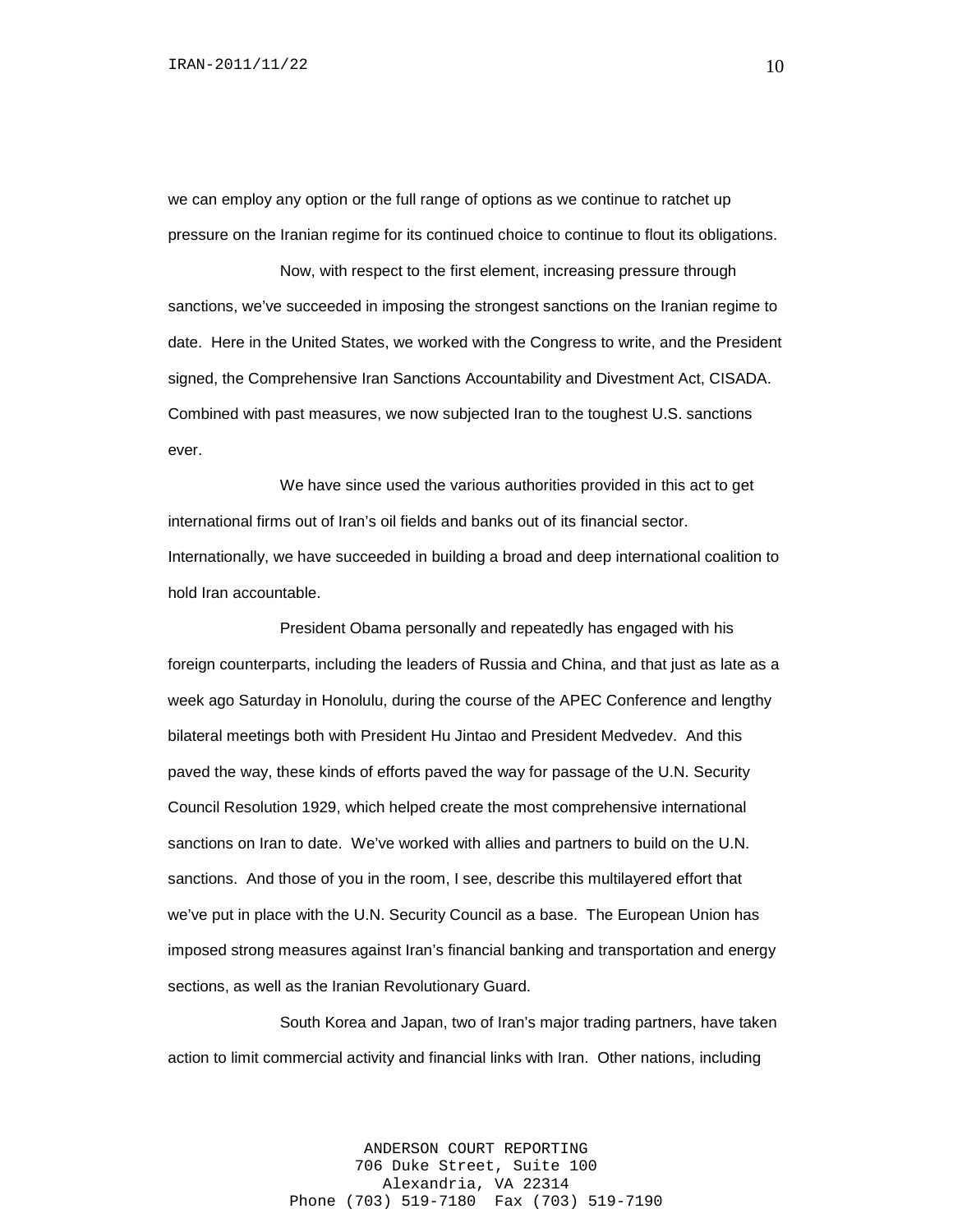Canada, the UAE, Australia, have imposed additional measures. And in a very significant step following the adoption of Resolution 1929, Russia cancelled the sale of the S300 sophisticated and long-range air defense missile system to Iran.

The effect of these sanctions has been clear. Coupled with mistakes and difficulties in Iran, they have slowed Iran's nuclear efforts. Sanctions and export controlled efforts have made it more difficult and costly for Iran to acquire key materials and equipment for its enrichment program, including items that Iran can't produce itself.

Indeed, in May 2011, the report of the U.N. panel of experts on Iran concluded that sanctions are slowing Iran's nuclear program. In 2007, the head of Iran's Atomic Energy Organization boasted that Iran would have 50,000 centrifuges installed within 4 years and the support facilities designed for that scale. We're now nearing the end of 2011, and the IAEA reports that Iran has installed 8,000 centrifuges, with perhaps around 6,000 operating right now.

Importantly, not only is it harder for Iran to proceed, it's more expensive. As many studies have demonstrated, it would be far more economical and efficient for Iran to purchase nuclear fuel on the international market than to develop an indigenous enrichment and fuel production capability. Remarkably, though, Iran continues to make huge investments in this program, most of them unpublished, even as it cuts back on support and investment in its economy and its people.

This is the larger context for the IAEA report, and I want to be very clear about this. We were not surprised by the report because it confirmed everything we had known since the first day the President took office. This report is entirely consistent, frankly, with the facts and analysis that have shaped our entire approach since January of 2009.

For example, we already knew that Iran had an active and structured

ANDERSON COURT REPORTING 706 Duke Street, Suite 100 Alexandria, VA 22314 Phone (703) 519-7180 Fax (703) 519-7190 11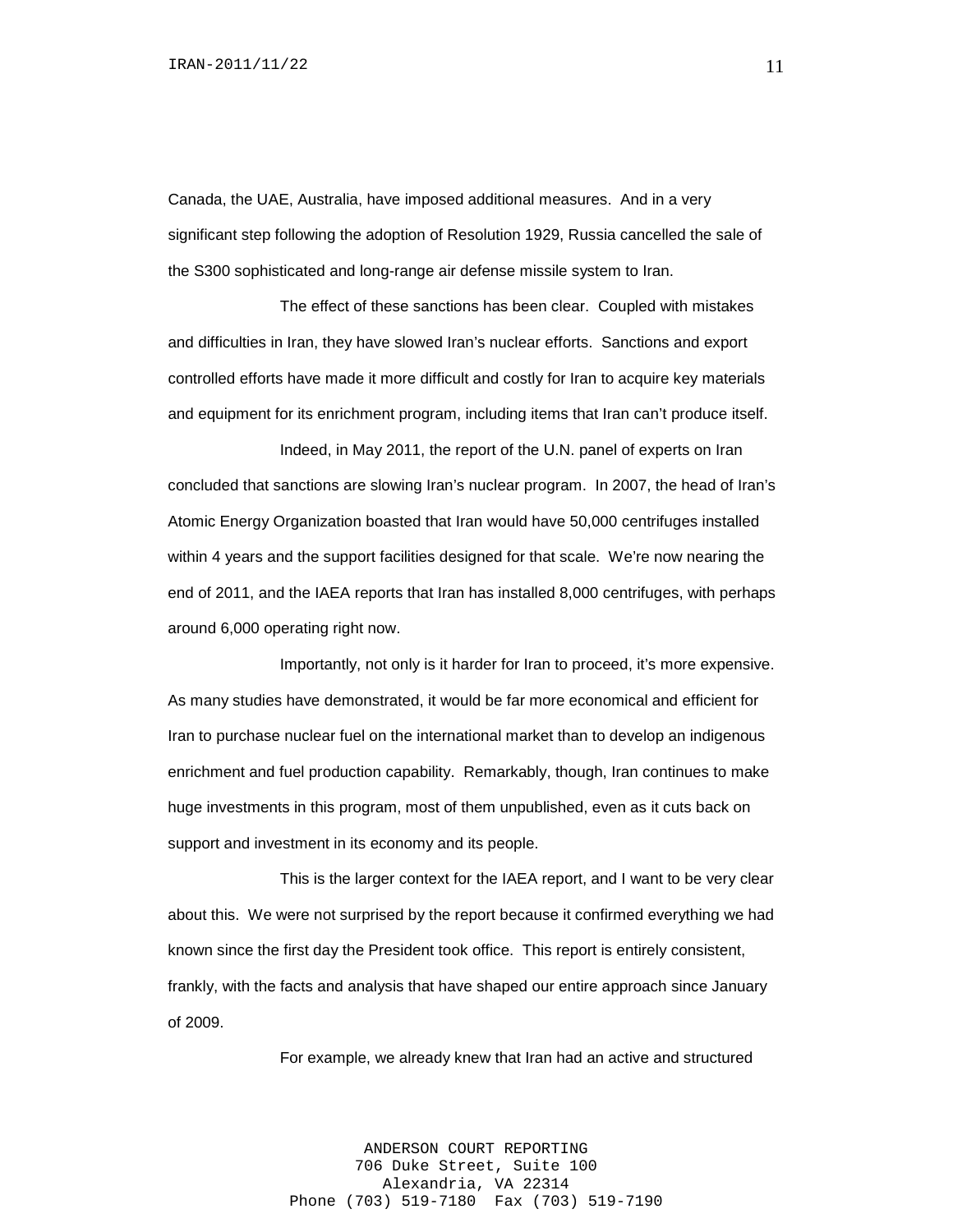effort to develop nuclear weapons technologies until 2003. And in the words of the IAEA report, "activities relevant to the development of a nuclear explosive device may still be ongoing."

The facts are undeniable. Despite decades of Iranian denial and deceit, and notwithstanding the setbacks I've described, it should be clear for all the world to see that under the guise of a purely nuclear -- civil nuclear program, the government of Iran is seeking to develop a nuclear weapons capability. Now, put simply, the Iranian regime has not fundamentally altered its behavior, but we've succeeded in slowing its nuclear program. And the international community has the time, space, and means to affect the calculus of Iran's leaders, who must know that they cannot evade or avoid the choice we've laid before them.

Going forward, we will, therefore, contend to use every tool at our disposal, as I described earlier, to continue the pressure on the regime and sharpen the choice that they must make.

We need to be vigilant and we will be. We will work aggressively to detect any nuclear-related efforts by Iran. We'll expose them and force Iran to place them under international inspections, just as we did, as I discussed earlier, when we disclosed the Qom enrichment facility, thus denying Iran the option of using the facility to secretly produce enriched uranium.

With the IAEA inspectors still on the ground in Natanz and Qom, any Iranian effort to divert safeguarded nuclear material would likely be detected quickly before Iran could use that material to produce a significant quantity of highly enriched uranium. Meanwhile, we continue to increase the pressure. And you saw this just yesterday, Secretaries Clinton and Geithner announced additional steps that we've taken. For the first time we're targeting Iran's petrochemical sector, prohibiting the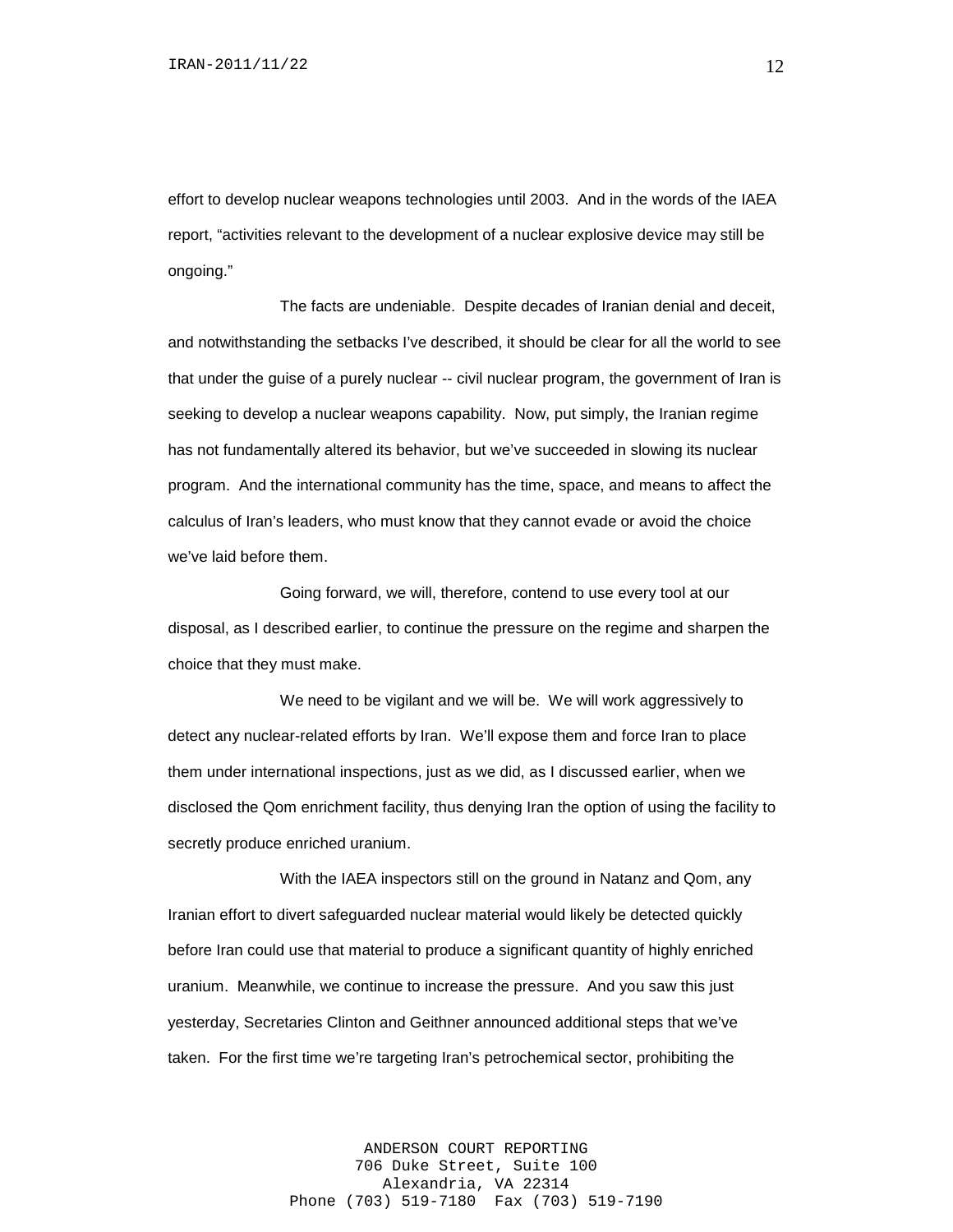provision of goods, services and technology to this sector, and authorizing penalties against any person or entity that engages in such activity.

We're expanding energy sanctions, making it more difficult for Iran to operate, maintain and modernize its oil and gas sector. And for the first time, we designated the entire Iranian banking sector as a jurisdiction of primary money laundering concern, detailing extensive deceptive and illicit financial practices across the Iranian financial sector, including by the Central Bank of Iran, making clear the grave risk faced by governments or other financial institutions that continue to do business with Iranian banks. And we are certainly not ruling out additional steps against Iran's banking section, including against the Central Bank of Iran. Again, as we do all of this, we're not taking any options off the table and no one should doubt that.

This leads me to the larger point that I wanted to make today, and that's something I've wanted to discuss publicly for some time, and that's the extraordinary isolation that Iran finds itself in today.

Even as Tehran refuses to engage in dangerous and destabilizing behavior, Iran is fundamentally weaker, more isolated, more vulnerable and badly discredited than ever. Compared to when President Obama took office, Iran has greatly diminished at home, in the region and around the world as a result of the choices made by its leadership. I'll discuss first the situation domestically in Iran.

At home, Iran is feeling tremendous pressure. It's harder for banks that support Iran's nuclear program and terrorism to engage in international finance. Just recently, President Ahmadinejad called sanctions "the heaviest economic assault" in the country's history. Continuing to quote, "Every day our banking and trade activities and our agreements are being monitored and blocked," he said, "and our banks cannot make international transactions anymore."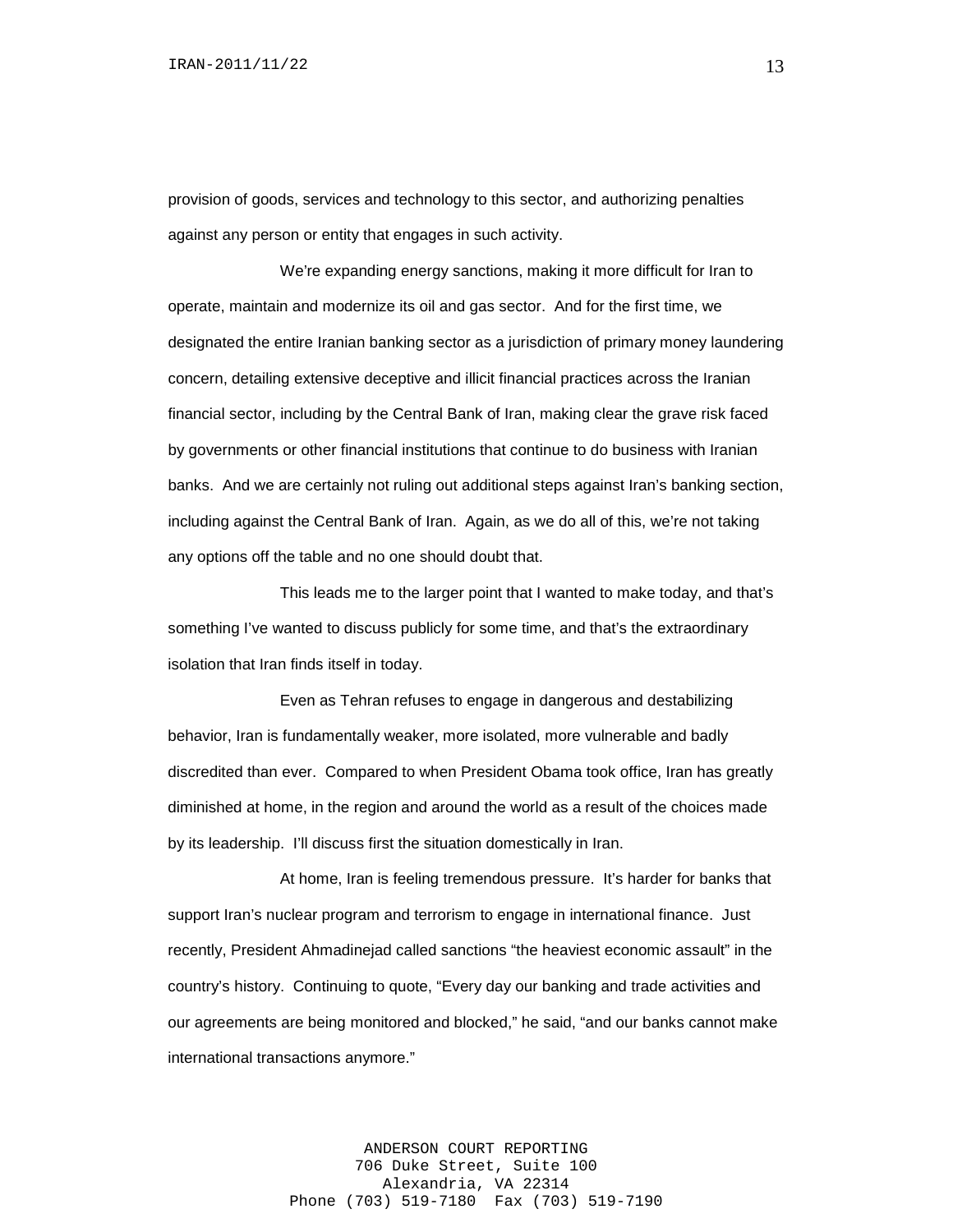It really is becoming exceedingly difficult for Iran and its business entities to deal in euros or dollars anywhere in the world. It's becoming increasingly difficult, if not impossible, for them to deal in the legitimate banking system in the world.

We've also made it harder for Iran -- for the Iranian government to purchase refined petroleum and goods, services and materials to further develop Iran's oil and gas sector. According to the Iranian oil minister, the country is facing a shortage of \$100 billion in investment deals for the oil and gas sector, a shortage that will increasingly affect future revenues.

Other sectors are being affected, as well. The international business community is shunning Iran. Major companies -- Shell, Toyota, Kia, Repsol, Deutsche Bank, UBS, Credit Suisse, and a long list -- have ended or drastically reduced business with Iran, again, as a result of the decisions made by the Iranian leadership.

Now, the impact of sanctions is compounded by ramped corruption and patronage in Iran. The Islamic Revolutionary Guard Corps continues to expand its involvement in legitimate Iranian economy. At a time when the Iranian people are being squeezed by a shrinking economy, the coffers of the IRGC, as it's called, are being filled, and these funds are passed onto violent movements in Iraq, Syria, Lebanon, and Yemen.

This only adds to Iran's economic woes and, with it, to the frustration of the Iranian people. As a result, Iran's economy is increasingly vulnerable. Inflation, we estimate, is around 20 percent. Unemployment is persistently high. And contrary to what's been written, frankly, on this, despite high oil prices, Iran will have negligible economic growth this year. These are the heavy costs the Iranian regime has chosen to impose on its people by flouting its international obligations.

These economic difficulties are one more challenge to a regime that's already seen its legitimacy suffer, and this is a critical point, and really has come into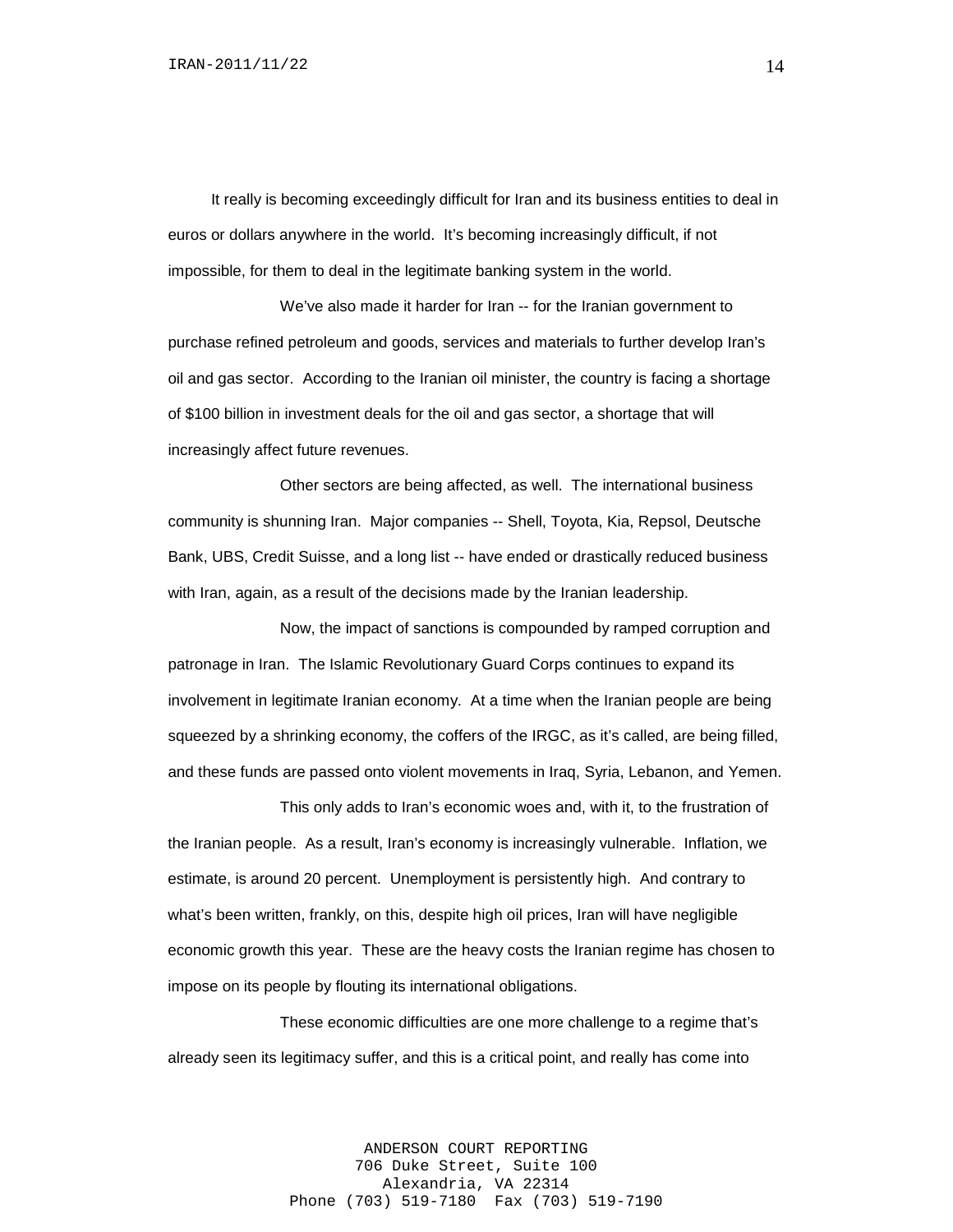focus since the elections in 2009. The brutal response to the Green Movement two years ago revealed the hollowness of the government. They claimed to draw on its legitimacy from its populist and Islamic principles. This is a regime that doesn't offer anything to its young burgeoning population which employs intimidation and violence to remain in power, the same recipe for unrest that has fueled the Arab Spring.

Atop its isolation from the Iranian people, the regime is increasingly divided and under great stress, extraordinary stress, and it's obviously increasingly and dramatically visible to the observant outsider on.

The Supreme Leader and President Ahmadinejad seem increasingly headed towards a confrontation over the direction of the country. The Supreme Leader's even talked about consolidating his power further by abolishing the office of the presidency, and we see fissures developing among the ruling class. And the regime is really focused pretty intensely and exclusively on preserving its reign at all costs.

Just as the regime is increasingly isolated and losing its legitimacy at home, Iran is increasingly isolated in the region. The regional balance of power is tipping against Iran. And I know there are those in this room who disagree with that assessment, and let me go on to lay it out.

Next door Iran has failed in its effort to shape Iraq into a client state in its own image. In fact, Iraqis are moving in the opposite direction. And, Ken, I saw your testimony last week at the House on this and went through it carefully, and I have some responses to it here, just to give you a heads-up on that. But I am reading your testimony.

Iran and Iraq have very different visions of their future. And Iraqis are moving in the opposite direction of any client state that Iran may be trying to establish there. They're building a sovereign and a democratic state with a former version to elicit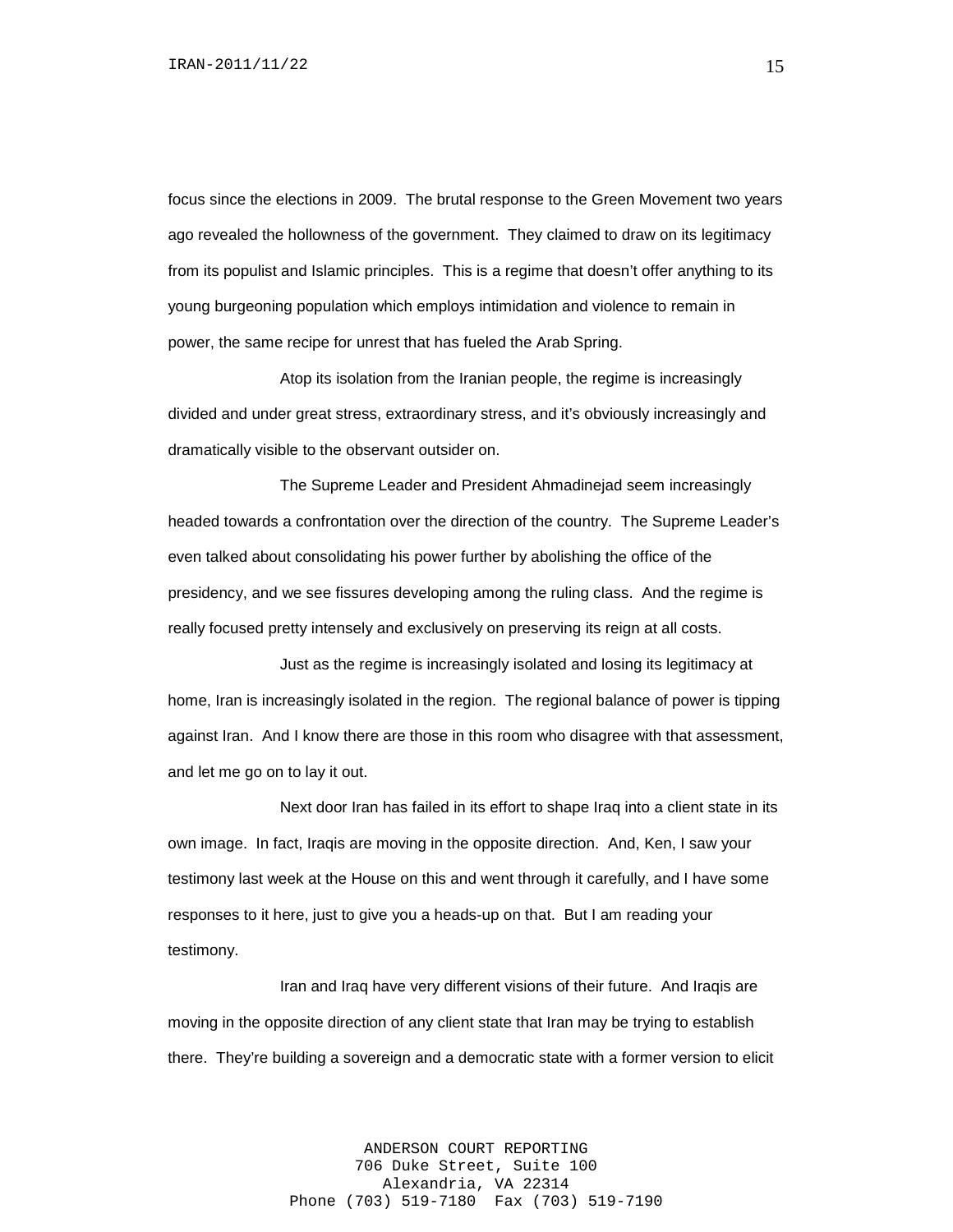outside interference.

And one recent poll found that just 14 percent of Iraqis have a favorable opinion of Iran. There is really a nationalist dynamic I think at work here. Even the supporters of al-Sadr, who has been strongly supported by Tehran, have unfavorable opinions of Iran by a margin of three to one, according to the polls.

 Now, even as we finish removing our forces from Iran -- and we will do so by the end of December 2011 -- we remain steadfastly committed to a long-term strategic partnership with Iran, including robust security cooperation, which will help ensure that Iran remains a strong and independent player in the world. And indeed, on December 12th Prime Ministry Maliki is coming to the United States and we will underscore the breadth and depth of the relationship going forward that the United States is building out with Iraq as a close partner in the region and multiple dimensions, from the diplomatic to education to development of their oil sector. But, really critically also, robust security cooperation.

Iran has failed in its efforts to intimidate the Gulf States into yielding to Iranian dominance. And indeed, I think Iranian conduct -- and I've spent a lot of time working on this -- has actually caused the PCC countries to unify as never before in their resisting Iran. Reassured by regional defense and security, the architecture that I described earlier, the Gulf Cooperation Council states -- or as I said, are more united than ever and more willing to challenge Tehran, and we've seen that.

Next, Iran has failed in its cynical efforts to take advantage of the Arab Spring. And to put it mildly, the Arab Spring has been unkind to Iran. You can't imagine a narrative that contrasts more. The season of change, as our assessment, caught Iranian leaders flat-footed and unprepared. The events from Tunis to Damascus has made a lie over Tehran's claims that change can only come through violent resistance,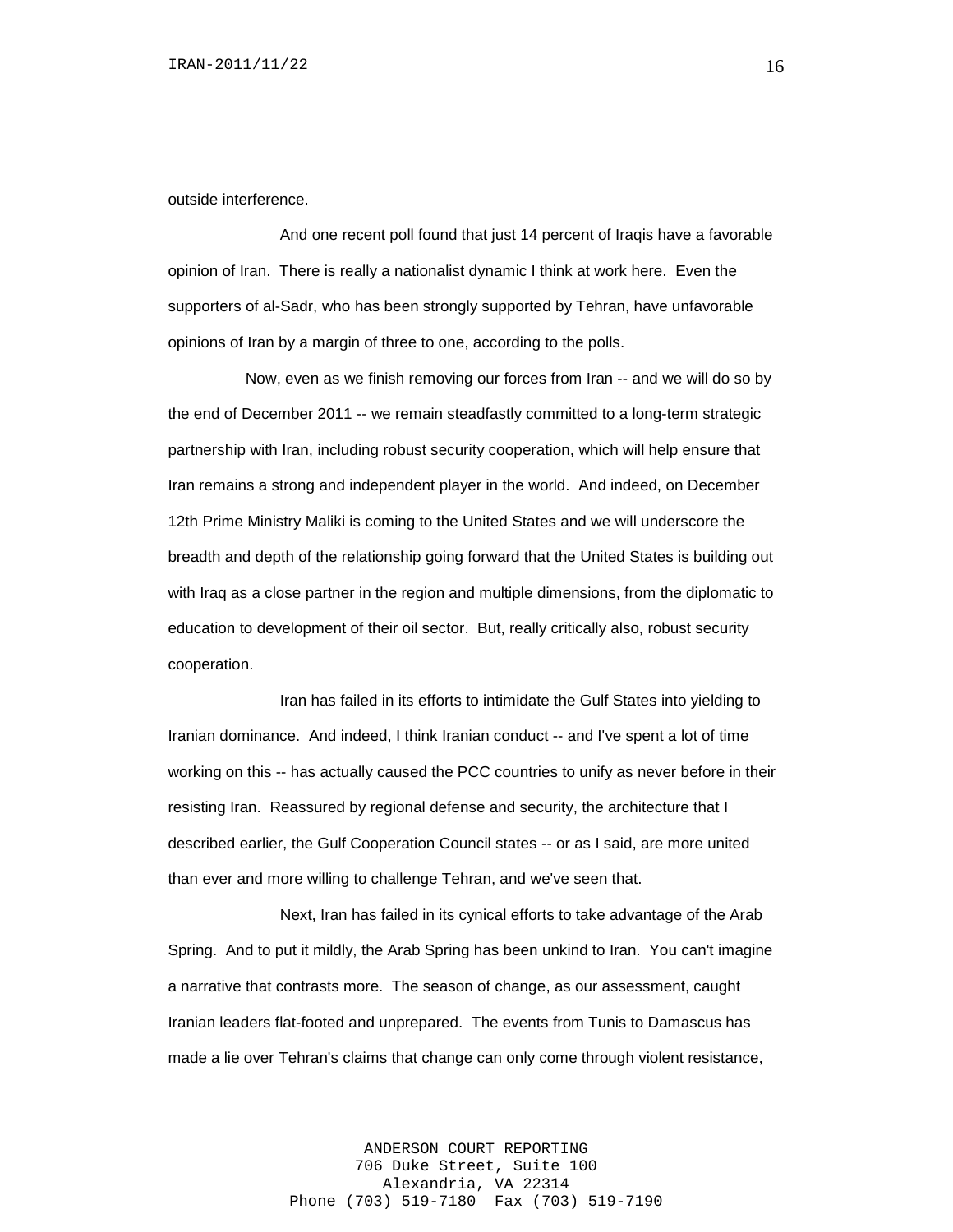and meanwhile the Iranian regime's hypocrisy has been exposed as they purport to celebrate these uprisings abroad while continuing to crush dissent at home.

Just like al Qaeda -- and again, this has presented a fundamental narrative of the Arab Spring -- has presented a fundamental narrative challenge to al Qaeda. Iran's model of extremism violence and the denial of human rights are being repudiated by a generation that is now demanding the universal rights by taking to the streets across the Middle East and North Africa. Indeed, young people in Tunisia or Egypt or Libya or Syria are not protesting in order to be more like Iran.

Not surprisingly, the data and polling of public opinion consistently shows that Iran's image in the region has plummeted. While in 2006 Iran's favorability in the Arab nations stood at about 80 percent, generally. It's now down to an average below 30 percent. The most common reasons for this given are Iran's crushing dissent at home, underscored by the reaction in the 2009 elections, its meddling in the region, its cementing of sectarian conflict, and its pursuit of its nuclear program.

Rather than looking to Iran, people in these Arab countries are looking in the opposite direction towards universal rights, towards democracy. And as they do, President Obama has placed the United States firmly on the right side of history making it clear that the policy of the United States is to promote reform across the region and support transition to democracy.

Today, in the face of a region increasingly united against Tehran, Iran is basically down to just two principal remaining allies and I wanted to go through this in some detail. The Assad clique -- the Assad group if you will -- in Syria, and Hezbollah. And like Iran, they too are fundamentally at odds with the forces that are now sweeping the region.

The Assad regime -- the Assad group, if you will -- Tehran's most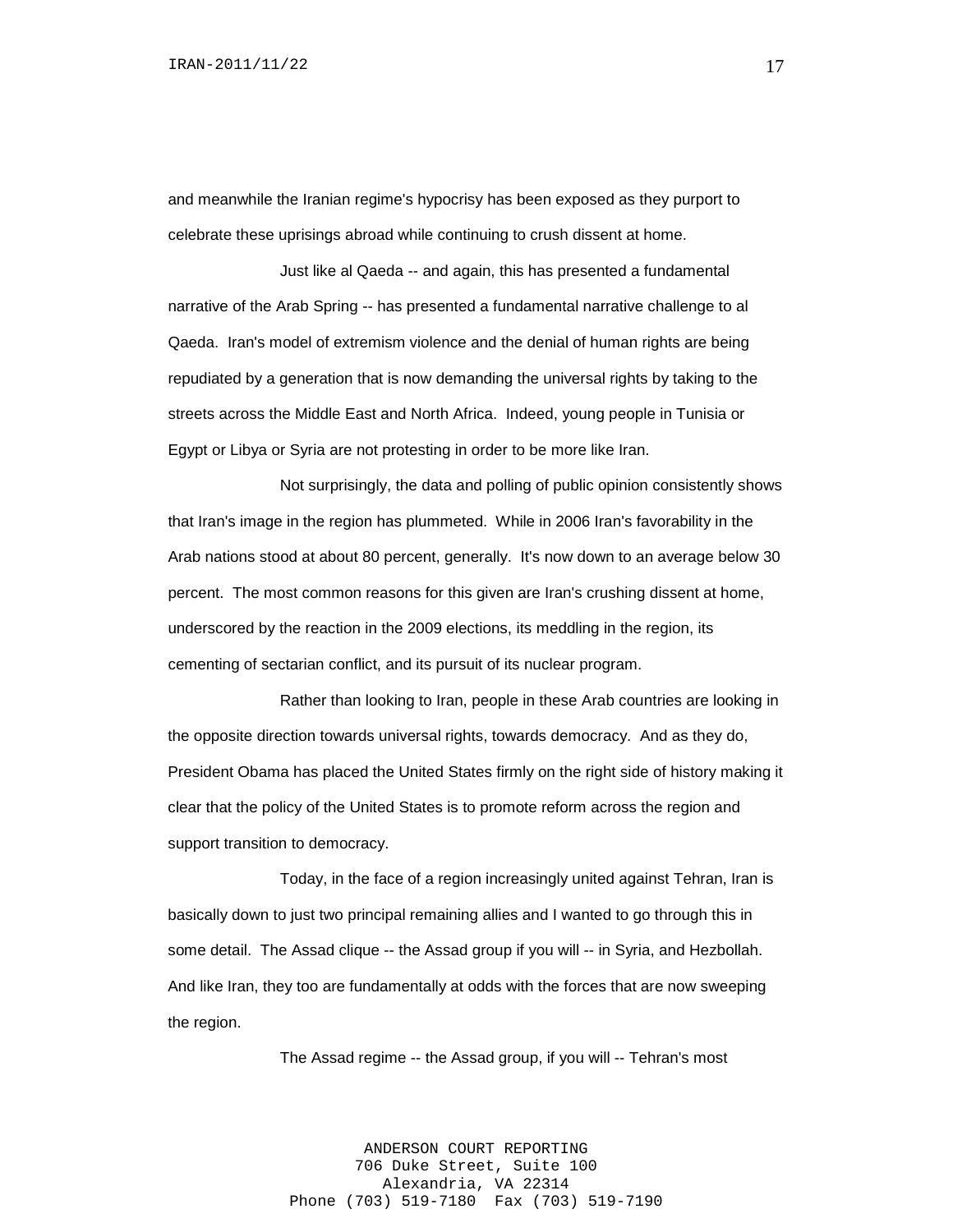important ally is thoroughly isolated and now increasingly and universally condemned. The Arab League, appalled by the region's brutality, has shown remarkable leadership and taken the extraordinary step of suspending Syria's membership. In Turkey, Prime Minister Erdogan's government, which spent a decade deepening its ties to Syria and invested a lot in this, says it no longer will be fooled by Assad's promises, and today Prime Minister Erdogan joined the international chorus calling for President Assad to step down.

The handwriting is on the wall, change is inevitable. As President Obama has said, and I quote, "Through his own actions Bashar al-Assad is ensuring that he and his regime will be left in the past and the courageous Syrian people who have demonstrated in the streets will determine its future."

Now analytically, what does this mean? The end of the Assad regime would constitute Iran's greatest setback in the region, a strategic blow that would further shift the balance of power in the region against Iran. Tehran would have lost its closest ally in the region, having actively funded and assisted in very material ways the regime's brutality and the killing of its own people. Iran will be discredited in the eyes of the Syrian people and any future government.

Iran's isolation from the Arab world will have deepened, and Tehran's ability to project violence and its instability in the Levant. Through its violent proxies, Hezbollah and Hamas will be vastly diminished. That's our analytical judgment.

Finally, Iran is increasingly isolated from the international community. More nations than ever are imposing and enforcing additional sanctions and measures as Iran looks around the world and finds fewer friends, fewer protectors, and fewer business partners. Its leaders have taken a great nation and an ancient civilization and turned it into a pariah state that is unable to integrate or engage with the world. This is a tragedy.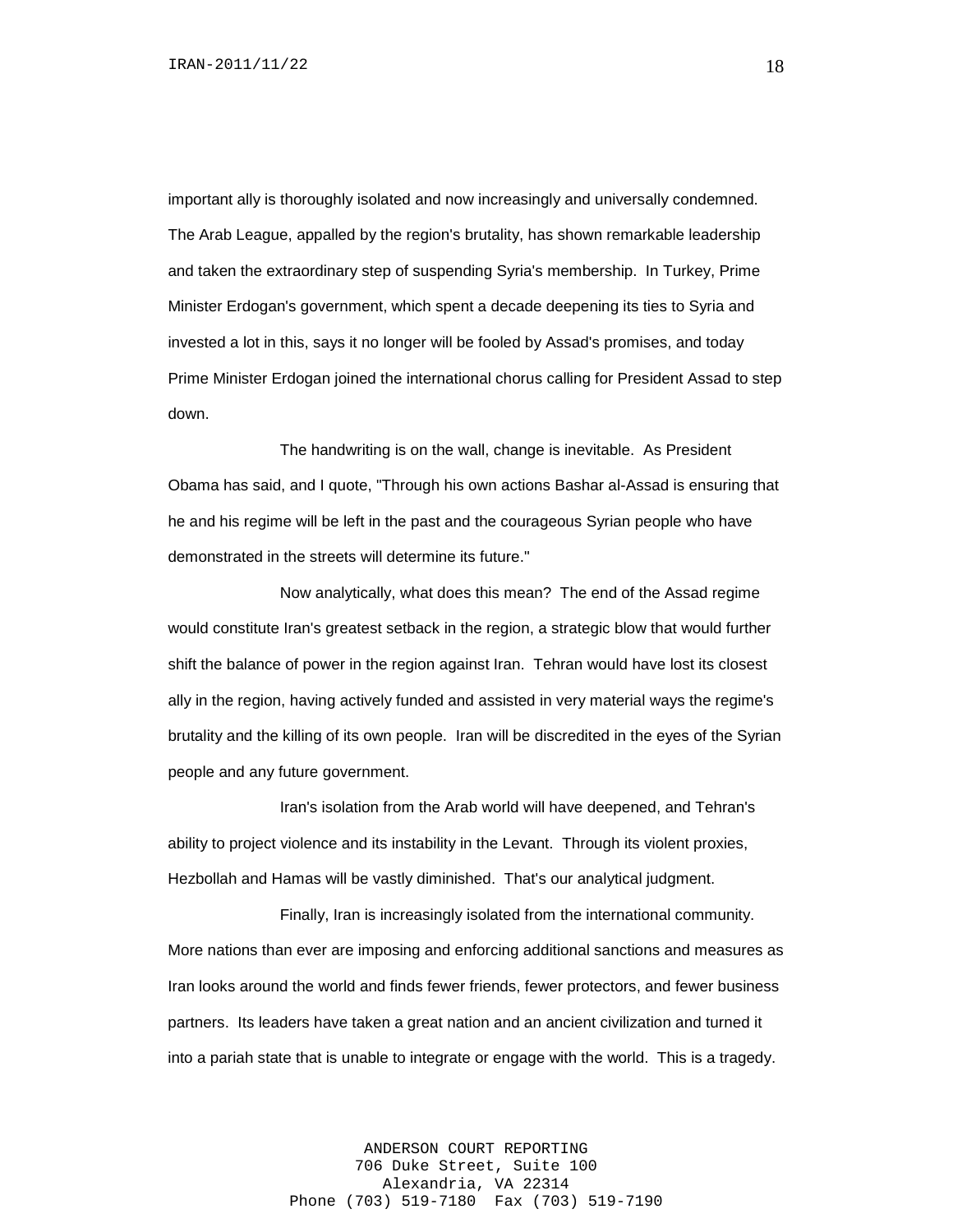Three recent events in particular illustrate just how isolated Tehran has become. First, in the wake of the IAA report, which Strobe mentioned at the outset, the IAA board of governors overwhelmingly voted to demand that Iran take steps to address the concerns raised in the report. 32 nations voted to demand that Iran fulfill its obligations. Only two countries sided with Iran at the IAA board of governors meeting, Cuba and Ecuador.

Second, Iran has been further isolated by the plot to assassinate the Saudi ambassador here in Washington. I have to confess, I was initially struck by the reaction in some quarters, those who looked at the plot and said, is this really how Iran operates? This doesn't sound like Iran. This is not the way they operate. Well, as those of you in this room know so well and those of you who have followed the history for the last 30 years, this is exactly how Iran has operated. This plot is nothing new; it was the latest example of Tehran's support for terrorism, from the bombings of our barracks in Beirut to attacks against the Israeli embassy and Argentine-Jewish Mutual Association in Argentina, and many others. And it would take, again, a whole other speech to lay this out, but the people in this room don't need that history lesson.

Nor was this the plot of some low-level figure. Our information confirms that the Iranian officials overseeing the plot -- the liaison, if you will -- were officers, if you will -- within the IRTC Quds force, the terrorist arm of Iran headed by Major General Qassem Suleimani, who has armed, trained, and funded a terrorist in Iraq to strike the Iraqi government and American personnel. We are very familiar with this group and deal with it every day.

Faced with these facts, the international community is taking action to hold Iran accountable. The Treasury Department has imposed sanctions against Suleimani and four of the main culprits in the conspiracy. Our Canadian and European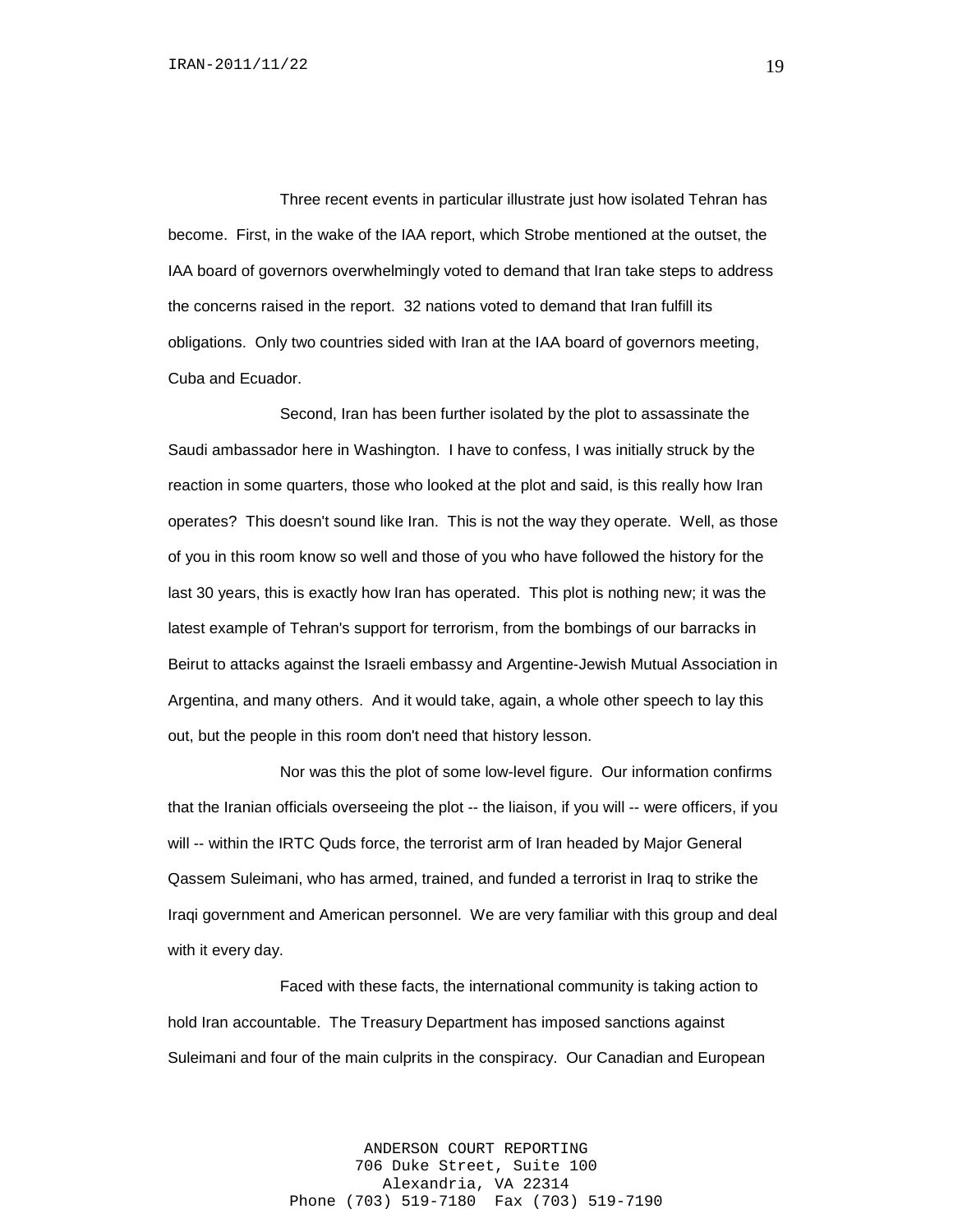allies have joined us.

 The Arab League and Gulf Corporation Council have condemned the plot, and last week the UN General Assembly voted on Friday overwhelmingly to deplore Iran's behavior in this plot against the Saudi Ambassador in Washington D.C. 106 nations voting against Iraq -- just 8 countries -- voting against Iran -- just 8 countries voting with Iran. Most significantly, not a single Muslim or Arab nation voted with Iran, not one. For an Islamic republic that once imagined itself as a leader of Muslim majority nations, the repudiation and isolation could not be more complete.

And third, at the United Nations just yesterday, member states voted overwhelmingly to condemn Iran's human rights record. Indeed, Iran's human rights are subject to UN monitoring, shattering its claims that the West and a few dissidents were unfairly singling them out.

Weakened at home, diminished in the region, and isolated in the world, this is the dramatic shift in Iran's fortunes that have occurred over the last three years. In this sense we have succeeded in changing the dynamic that was at work when President Obama came in to office. Three years ago, the Iranian leadership was largely united; today Tehran is wracked with division. And again, I don't think that's an unfair assessment.

Three years ago the international community was divided on how to proceed, and today we have forged an unprecedented degree of unity with allies and partners that Iran must be held accountable, and I think that's a fair assessment.

Three years ago it was uncertain whether additional pressure could be brought to bear on Tehran, today the regime is subject to the broadest and strongest sanctions that it's ever faced, contributing to Iran's fundamental political and economic weakness. I think that's fair as well.

Iran's leaders and Iran's leaders alone are responsible for the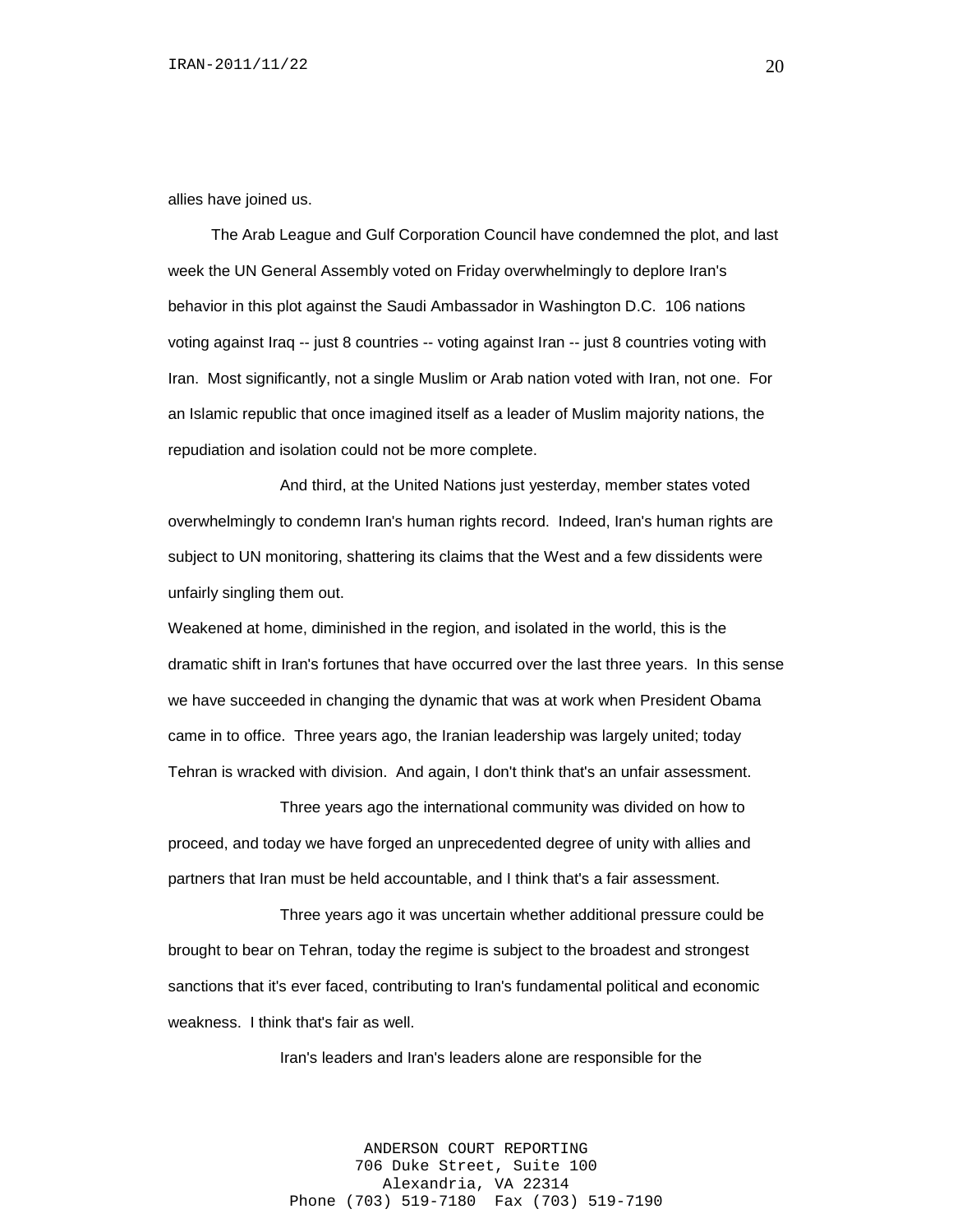predicament that Tehran now finds itself in, and Iran's leaders and Iran's leaders alone have the power to choose a different course. The onus is on Iran. Tehran can't choose a different direction; it has to seize the diplomatic opportunities before it. It must cooperate fully with the IAA investigators, comply with the UN Security Council resolutions, which require Iran to suspend all enrichment, reprocessing, and heavy water-related activities.

If Iran doesn't change its course, the pressure will grow. Working with allies and partners, we will continue to increase sanctions. With our Gulf Cooperation partners, we will continue to build a regional defense architecture that prevents Iran from threatening its neighbors. It will continue to deepen Iran's isolation, regionally and globally, and again even as the door to diplomacy remains open, we'll take no option off the table. For our focus and our purpose are clear: pressure is a means, not an end, and our policy is firm. We are determined to prevent Iran from acquiring nuclear weapons and all that flows from that.

Meanwhile, as President Obama has said, we stand with the Iranian people as they seek the universal rights. Iranians deserve a government that puts their daily ambitions ahead of its nuclear ambitions, including -- they deserve a normal relationship with the rest of the world, including with the United States, where the Iranian people can benefit from the trade and ties that come with being integrated in the global economy. Put simply, the Iranian people deserve a future worthy of their past as a great civilization, and that they will come sooner when the regime in Tehran abandons its reckless pursuit of a nuclear program that does nothing for its people but endangers the security of the world.

Thank you for your patience, and I look forward to a couple of questions, Strobe, I guess you were going to ask. (Applause)

MR. TALBOTT: Tom, thank you very, very much for that. And before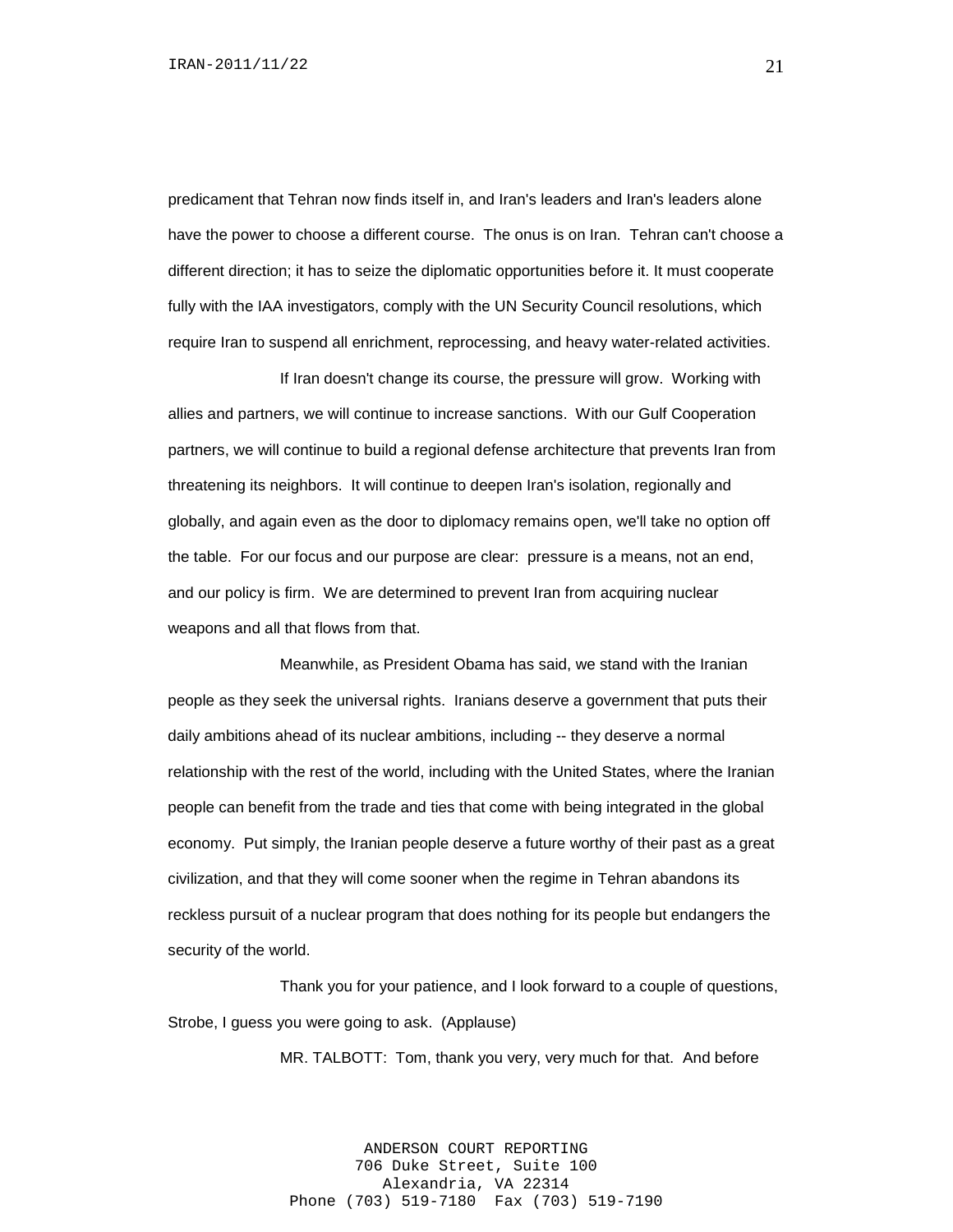bringing the session to a close, as you suggest I'm going to put a two-part question to you that I suspect reflects at least some of the thinking and curiosity in the room.

You have made a very powerful statement that the coordinated policies of the United States and the international community have imposed a world of hurt, not to mention discredit and isolation, on Iran but has not yet succeeded in getting Iran, to use your phrase, "alter its nuclear behavior". What do you think the changes are of the policy succeeding?

And the related point is what is it going to take to get the necessary degree of support from the Chinese and the Russians? And you've had some exposure to both of those leaderships recently.

MR. DONILON: With respect to the chances for success. Given the severity of the challenge and the threat, we in the international community owe it to ourselves to pursue every option here, and to pursue as I laid out the multidimensional, simultaneous, mutually-reinforcing set of steps that we're taking.

What we require is persistence, unity -- and we have put a very high premium on unity, and indeed we believe that that is something that the Iranians need to look out and see, and we think it has an effect when they see that they are thoroughly isolated, more isolated than ever. As I said, it needs to be multidimensional. And I think that, again, we can't take any options off the table. Over time, the goal of course would be to raise the price, right? And force the choice. And that's what we're going to do.

Now with respect to the Russians and the Chinese, we have actually had very good coordination and cooperation with the Russians and the Chinese. They've supported us on each of our sanctions, international sanctions efforts at the UN. They have enforced those efforts faithfully. They have been very good partners, frankly, as we've built out this unified effort to force the choice on the Iranian regime.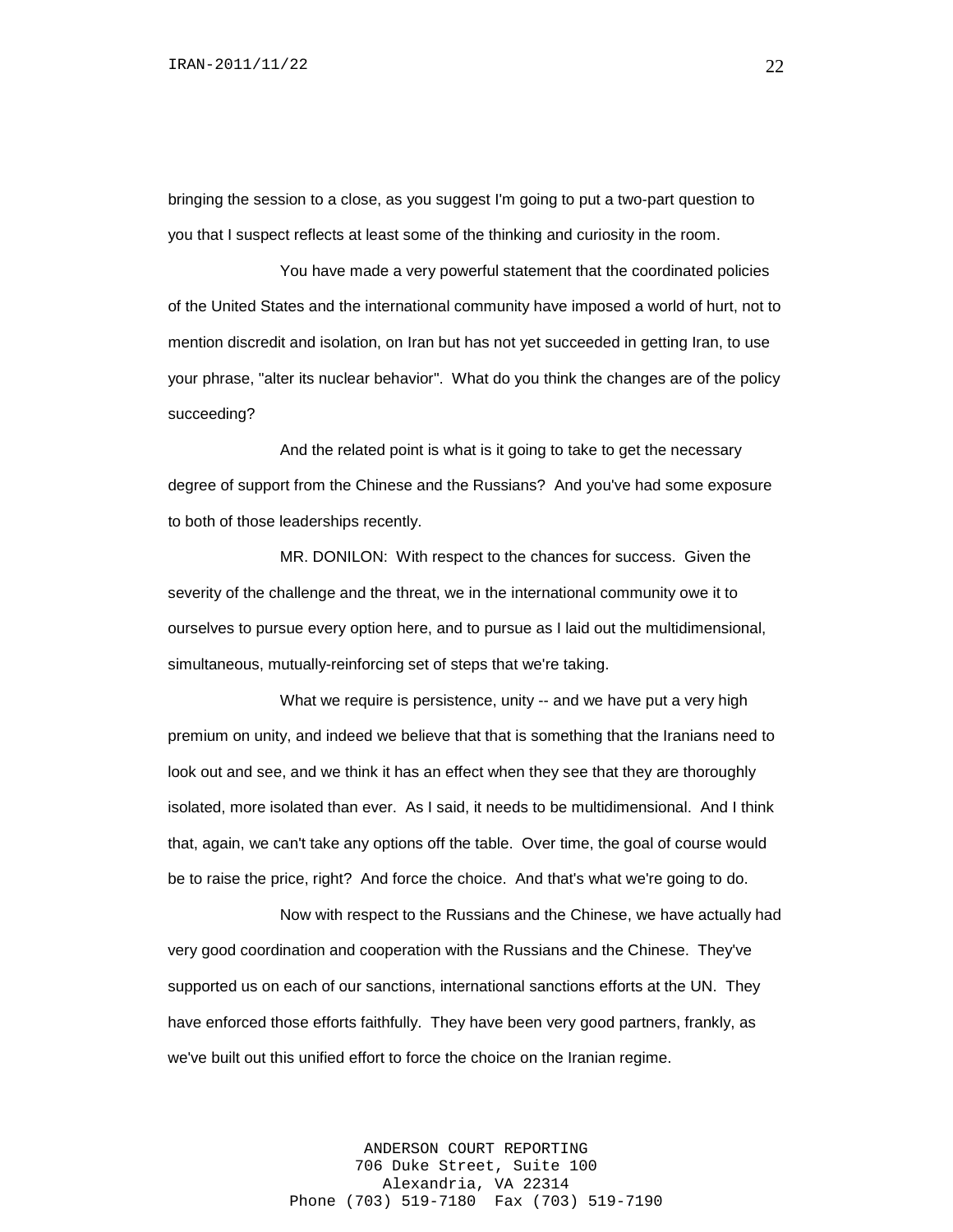MR. TALBOTT: Tom, thank you very much. By the way, we noticed that -- certainly the Brookings folks in the room noticed that you put out two suggestions on issues which might come back and talk to us about at some point. One is general diplomatic engagement with the world and the other is missile defense. We'll stay in touch. (Laughter)

Could I ask everybody please to keep your seats while I escort Tom out of the building so he can get back to the White House? Thank you, Tom. (Applause) MR. DONILON: Thank you very much, everybody. Appreciate it.

\* \* \* \* \*